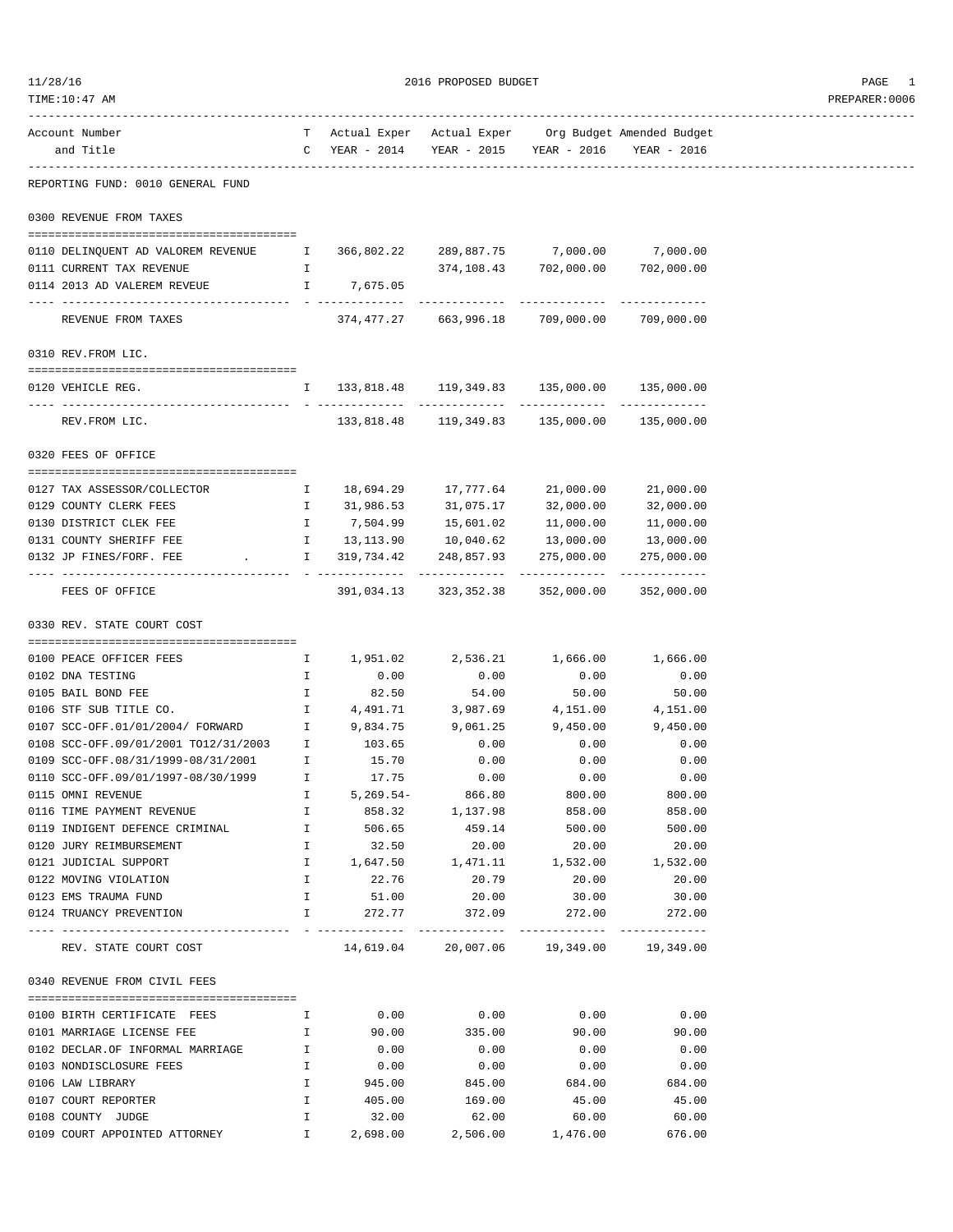| $^{\circ}$<br>28. |  |
|-------------------|--|
|-------------------|--|

 $2016 \text{ PROPOSED BUDGET} \label{eq:1016}$ 

## TIME:10:47 AM PREPARER:0006

| Account Number                                                                         |               |                                           | T Actual Exper Actual Exper Org Budget Amended Budget |                                                          |               |
|----------------------------------------------------------------------------------------|---------------|-------------------------------------------|-------------------------------------------------------|----------------------------------------------------------|---------------|
| and Title                                                                              |               |                                           | C YEAR - 2014 YEAR - 2015 YEAR - 2016 YEAR - 2016     |                                                          |               |
|                                                                                        |               |                                           |                                                       |                                                          |               |
| REPORTING FUND: 0010 GENERAL FUND                                                      |               |                                           |                                                       |                                                          |               |
|                                                                                        |               |                                           |                                                       |                                                          |               |
|                                                                                        |               | 24.50                                     |                                                       |                                                          |               |
| 0110 GAME LIC FEE                                                                      | I.            |                                           |                                                       | $2.44 50.00$ $50.00$<br>$2,808.00$ $3,254.00$ $3,254.00$ |               |
| 0111 CO CLERK STATE COURT COST                                                         |               | $\mathbf{I}$ and $\mathbf{I}$<br>4,276.00 |                                                       |                                                          |               |
| 0112 DIST CLK STATE COURT COST                                                         | $\mathbb{I}$  | 2,627.58                                  | 1,462.00                                              | 500.00                                                   | 500.00        |
| 0119 INDIGENTS LEGAL SERV. JP OFFICE 1 48.40                                           |               |                                           | 13.20                                                 | 50.00                                                    | 50.00         |
| 0120 COUNTY BOND FORFITURE                                                             |               | I 0.00                                    | 0.00                                                  | 0.00                                                     | 0.00          |
| 0121 DISTRICT BOND FORFITURE                                                           |               | I 0.00                                    | 0.00                                                  | 0.00                                                     | 0.00          |
| 0122 COUNTY/DIST COURT INDIGENT                                                        | $\mathbb{I}$  | 14.95                                     | 10.85                                                 | $15.00$<br>$100.00$                                      | 15.00         |
| 0123 INTOX/DRUG COURT                                                                  | $\mathbb{I}$  | 698.30                                    | 201.00                                                |                                                          | 100.00        |
| . <u>.</u>                                                                             |               | ----------                                | -------------                                         | --------------                                           |               |
| REVENUE FROM CIVIL FEES 11,859.73 8,409.61 6,324.00 5,524.00                           |               |                                           |                                                       |                                                          |               |
|                                                                                        |               |                                           |                                                       |                                                          |               |
| 0350 REV FROM PILT                                                                     |               |                                           |                                                       |                                                          |               |
|                                                                                        |               |                                           |                                                       |                                                          |               |
| 0020 ROUTE 66 1                                                                        |               |                                           |                                                       | 0.00                                                     | 0.00          |
|                                                                                        |               |                                           |                                                       | -------------                                            | ------------  |
| REV FROM PILT                                                                          |               | 0.00                                      | 0.00                                                  | 0.00                                                     | 0.00          |
|                                                                                        |               |                                           |                                                       |                                                          |               |
| 0380 REV FROM OTHER GOVERNMENT UNITS                                                   |               |                                           |                                                       |                                                          |               |
|                                                                                        |               |                                           |                                                       |                                                          |               |
|                                                                                        |               |                                           |                                                       |                                                          |               |
| 0100 ARMSTRONG COUNTY APPRAISAL DISTRICT I  164,755.34  207,174.00  6,600.00  6,600.00 |               |                                           |                                                       |                                                          |               |
| 0102 AGREEMENT IN PRINCIPAL/PANTEX/SECO I                                              |               |                                           | 101,277.24 100,203.12 72,033.00 154,409.20            |                                                          |               |
| 0103 TEXAS DEPT PUBLIC SAFETY/GDEM I                                                   |               | 0.00                                      | 0.00                                                  | 0.00                                                     | 0.00          |
| 0104 JUDGE SUPPL. OFF.OF CRT ADM.                                                      |               |                                           | $15,189.03$ $19,453.71$ $25,200.00$ $25,200.00$       |                                                          |               |
| 0105 TOBACCO SETTLEMENT                                                                |               | I 231.67                                  | 0.00                                                  | 0.00                                                     | 0.00          |
| 0106 STATE LAW ENFORC. EDU FUND (LEOSE) $I$ 1, 293.61 1, 163.70                        |               |                                           |                                                       | 0.00                                                     | 0.00          |
| 0112 JAG GRANT                                                                         | $\mathbb{I}$  | 0.00                                      | 0.00                                                  | 0.00                                                     | 0.00          |
|                                                                                        |               |                                           |                                                       |                                                          |               |
| REV FROM OTHER GOVERNMENT UNITS 282,746.89 327,994.53 103,833.00 186,209.20            |               |                                           |                                                       |                                                          |               |
|                                                                                        |               |                                           |                                                       |                                                          |               |
| 0390 FEES FROM OTHER SOURCES                                                           |               |                                           |                                                       |                                                          |               |
|                                                                                        |               |                                           |                                                       |                                                          |               |
| 0100 CD INTEREST                                                                       |               |                                           | $I = 1,688.46$ $1,012.14$ $1,000.00$ $1,000.00$       |                                                          |               |
| 0101 CHECKING ACCOUNT INTEREST T 1,281.28 1,180.84 1,300.00 1,300.00                   |               |                                           |                                                       |                                                          |               |
| 0102 TEXPOOL INTEREST                                                                  | $\mathbb T$   | 155.33                                    | 265.58                                                | 155.00                                                   | 155.00        |
| 0103 RESEARCH REVENUE                                                                  | $\mathbb{I}$  | 2,795.00                                  | 4,457.00                                              | 5,000.00                                                 | 5,000.00      |
|                                                                                        |               |                                           |                                                       |                                                          |               |
| 0200 ACTIVITY BUILDING                                                                 | I.            | 2,460.00                                  | 4,430.00                                              | 2,500.00                                                 | 2,500.00      |
| 0201 ACTIVITY BUILDING IMPROVEMENT                                                     | Ι.            | 0.00                                      | 53,222.31                                             | 0.00                                                     | 60,404.58     |
| 0400 EQUIPMENT SALES                                                                   | I.            | 0.00                                      | 0.00                                                  | 0.00                                                     | 0.00          |
| 0600 MISCELLANEOUS INCOME                                                              | I.            | 14,328.35                                 | 6,626.26                                              | 100.00                                                   | 100.00        |
| 0601 JAIL PHONE INCOME                                                                 | $\mathbbm{I}$ | 14.98                                     | 60.21                                                 | 15.00                                                    | 15.00         |
| 0602 LAW ENFORCEMENT DONATIONS                                                         | $\mathbf{I}$  | 0.00                                      | 0.00                                                  | 0.00                                                     | 0.00          |
| 0603 TRANSFERRED FROM RESERVES                                                         | I.            | 0.00                                      | 0.00                                                  | 102,000.00                                               | 102,000.00    |
|                                                                                        |               | -------------                             | . <u>.</u>                                            | -------------                                            | ------------- |
| FEES FROM OTHER SOURCES                                                                |               | 22,723.40                                 | 71,254.34                                             | 112,070.00                                               | 172,474.58    |
|                                                                                        |               |                                           |                                                       |                                                          |               |
| 0400 GENERAL ADMINISTRATION- CO.JUDGE                                                  |               |                                           |                                                       |                                                          |               |
|                                                                                        |               |                                           |                                                       |                                                          |               |
| 0100 JUDGE SALARY                                                                      | Е             | 6,488.82                                  | 6,683.82                                              | 6,884.00                                                 | 6,884.00      |
|                                                                                        |               |                                           |                                                       |                                                          |               |
| 0101 JUDGE TRAVEL                                                                      | Е             | 629.98                                    | 650.00                                                | 669.00                                                   | 669.00        |
| 0103 JUDGE SECRETARY SALARY                                                            | Е             | 2,721.94                                  | 2,803.84                                              | 2,887.00                                                 | 2,887.00      |
| 0104 CO.COMMISSIONER'S SALARY                                                          | E             | 12,268.80                                 | 12,637.92                                             | 13,017.00                                                | 13,017.00     |
| 0105 CO.COMMISSIONER'S TRAVEL                                                          | Е             | 8,008.80                                  | 8,248.80                                              | 8,496.00                                                 | 8,496.00      |
| 0200 PAYROLL TAX                                                                       | Е             | 2,305.03                                  | 2,373.43                                              | 2,445.00                                                 | 2,445.00      |
| 0210 RETIREMENT                                                                        | Ε             | 2,068.44                                  | 1,845.80                                              | 1,885.00                                                 | 1,885.00      |

0220 HOSPITALIZATION E 7,078.55 7,108.51 8,666.00 8,666.00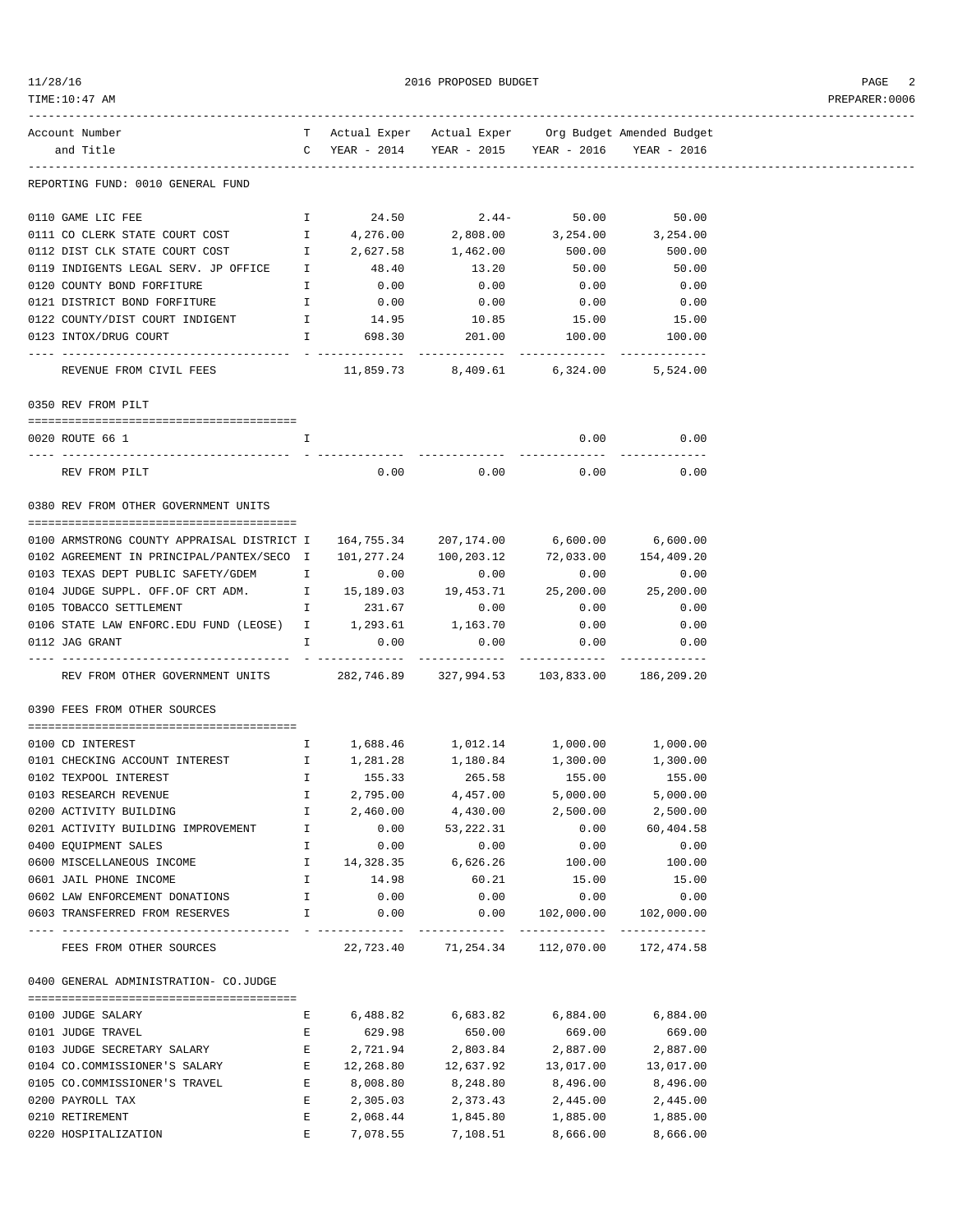| 1/28/16 |  |
|---------|--|
|         |  |

 $2016 \text{ PROPOSED } BUDGET$ 

| Account Number                                                             |                                                |                     | T Actual Exper Actual Exper Org Budget Amended Budget |                     |                     |
|----------------------------------------------------------------------------|------------------------------------------------|---------------------|-------------------------------------------------------|---------------------|---------------------|
| and Title                                                                  |                                                |                     | C YEAR - 2014 YEAR - 2015 YEAR - 2016 YEAR - 2016     |                     |                     |
|                                                                            |                                                |                     |                                                       |                     |                     |
| REPORTING FUND: 0010 GENERAL FUND                                          |                                                |                     |                                                       |                     |                     |
|                                                                            |                                                |                     |                                                       |                     |                     |
| 0300 EDUCATION                                                             |                                                |                     | E 1,021.87 1,086.27 1,300.00 1,262.46                 |                     |                     |
| 0400 TELEPHONE                                                             |                                                | E 550.00            | 20.00                                                 | 550.00              | 550.00              |
| 0500 SUPPLIES                                                              |                                                |                     | E $1,862.68$ 1,895.04                                 |                     | 1,900.00 1,900.00   |
| 0501 WEB DEVELOPMENT                                                       |                                                | E 1,050.00          | 1,050.00                                              | 1,050.00            | 1,050.00            |
| GENERAL ADMINISTRATION- CO.JUDGE 46,054.91 46,403.43 49,749.00 49,711.46   |                                                |                     |                                                       |                     |                     |
| 0401 DUES                                                                  |                                                |                     |                                                       |                     |                     |
|                                                                            |                                                |                     |                                                       |                     |                     |
| 0300 JUDGE/COMMISSIONER'S DUES                                             | $\mathbf{E}$                                   |                     | 1,000.00 1,200.00                                     |                     | 1,200.00 1,200.00   |
| 0301 PANHANDLE ASSOC.JUDGE/COMM E B 0.00                                   |                                                |                     | 0.00                                                  | 40.00               | 40.00               |
| 0302 WTCJ & CA                                                             |                                                | E 100.00            | 100.00                                                | 100.00              | 100.00              |
| 0304 HIGH PLAINS FOOD BANK                                                 | $\mathbf{E}$ and $\mathbf{E}$ and $\mathbf{E}$ | 0.00                | 0.00                                                  |                     | 0.00                |
| 0305 PRPC                                                                  | $\mathbf{E}$ and $\mathbf{E}$                  |                     | 161.59                                                | $0.00$<br>175.00    | 175.00              |
| 0306 TX. ASSN.OF CO. MEMB. DUES                                            | $\mathbf{E}$ and $\mathbf{E}$                  | 161.59<br>550.00    | 550.00                                                | 550.00              | 550.00              |
| $\mathbf{E}$<br>0307 CHAMBER OF COMM. DUES                                 |                                                | 0.00                | 25.00                                                 | 25.00               | 25.00               |
| 0308 PANHANDLE WATER PLANING $E$ 230.00 230.00 230.00 230.00 230.00        |                                                |                     |                                                       |                     |                     |
|                                                                            |                                                |                     |                                                       |                     |                     |
| 0309 WEST TX CAPITAL DEFENSE/LUBBOCK E 1,000.00 1,000.00 1,000.00 1,000.00 |                                                |                     |                                                       |                     |                     |
| 0310 PANHANDLE COMMUNITY SERVICES E                                        |                                                | 0.00                | 0.00<br>-------------                                 | 0.00<br>----------- | 0.00                |
| DUES                                                                       |                                                |                     | 3,041.59 3,266.59 3,320.00 3,320.00                   |                     |                     |
| 0402 OTHER ADMINISTRATION                                                  |                                                |                     |                                                       |                     |                     |
|                                                                            |                                                |                     |                                                       |                     |                     |
| 0601 GENERAL INSURANCE                                                     |                                                |                     | E 41,288.00 42,500.00                                 |                     | 43,000.00 43,000.00 |
| 0602 UNEMPLOYMENT TAX                                                      |                                                | E 5,320.16          | 952.36                                                | 6,000.00            | 6,000.00            |
| 0603 ADVERTISING                                                           | $\mathbf{E}$ and $\mathbf{E}$                  |                     | 475.55 454.90 500.00                                  |                     | 500.00              |
| 0604 MISCEL EXPENSE                                                        |                                                |                     | E 2,610.42 0.00 500.00 500.00                         |                     |                     |
| 0605 WORKER'S COMP                                                         |                                                |                     | E 7,774.00 8,964.00 9,000.00 9,000.00                 |                     |                     |
|                                                                            |                                                |                     |                                                       |                     |                     |
| OTHER ADMINISTRATION                                                       |                                                |                     | 57,468.13 52,871.26 59,000.00 59,000.00               |                     |                     |
| 0403 TREASURER                                                             |                                                |                     |                                                       |                     |                     |
|                                                                            |                                                |                     |                                                       |                     |                     |
| 0100 TREAS. SALARY                                                         |                                                |                     | E $22,844.90$ $23,530.00$ $24,237.00$ $24,237.00$     |                     |                     |
| 0101 TREAS. PARTIME DEPUTY SALARY                                          |                                                | E 5, 183.41         | 5,325.84                                              | 5,486.00            | 5,486.00            |
| 0200 PAYROLL TAX                                                           | Е                                              | 2,144.26            | 2,207.40                                              | 2,208.00            | 2,208.00            |
| 0210 RETIREMENT                                                            | Ε                                              | 1,924.47            | 1,716.78                                              | 1,703.00            | 1,703.00            |
| 0220 HOSPITALIZATION                                                       | $\mathbf{E}$                                   | 10,898.32           | 11,337.50                                             | 12,650.00           | 12,650.00           |
| 0300 DUES/TRAINING                                                         | Е                                              | 759.36              | 1,692.02                                              | 4,000.00            | 4,000.00            |
| 0400 TELEPHONE                                                             | Ε                                              | 545.72              | 595.66                                                | 600.00              | 600.00              |
| 0500 SUPPLIES                                                              | E                                              | 1,955.13            | 2,057.65                                              | 2,000.00            | 2,000.00            |
| 0501 PRINTING                                                              | Е                                              | 673.95              | 0.00                                                  | 1,000.00            | 1,000.00            |
| 0600 EQUIPMENT & REPAIRS                                                   | E                                              | 4, 135.00 3, 483.49 |                                                       | 8,900.00            | 8,900.00            |
| 0601 AUDIT & ACCOUNTING                                                    | E                                              |                     | 16,000.00  16,000.00                                  | 16,500.00           | 16,500.00           |
| 0800 BANK SERVICE CHARGE                                                   | Е                                              | 586.74              | 461.44                                                | 600.00              | 600.00              |
| TREASURER                                                                  |                                                |                     | 67,651.26 68,407.78 79,884.00 79,884.00               |                     |                     |
| 0404 APPRAISAL DISTRICT                                                    |                                                |                     |                                                       |                     |                     |
|                                                                            |                                                |                     |                                                       |                     |                     |
| 0100 CHIEF APPRAISER                                                       | Е                                              | 39,999.96           | 41,271.88                                             | 0.00                | 0.00                |
| 0101 TRAVEL                                                                | $\mathbf{E}$                                   | 2,399.80            | 2,399.80                                              | 0.00                | 0.00                |
| 0103 DEPUTY SALARY                                                         | Е                                              | 27,757.93           | 28,324.92                                             | 0.00                | 0.00                |
| 0104 CLERK SALARY                                                          | Ε                                              | 0.00                | 18,358.95                                             | 0.00                | 0.00                |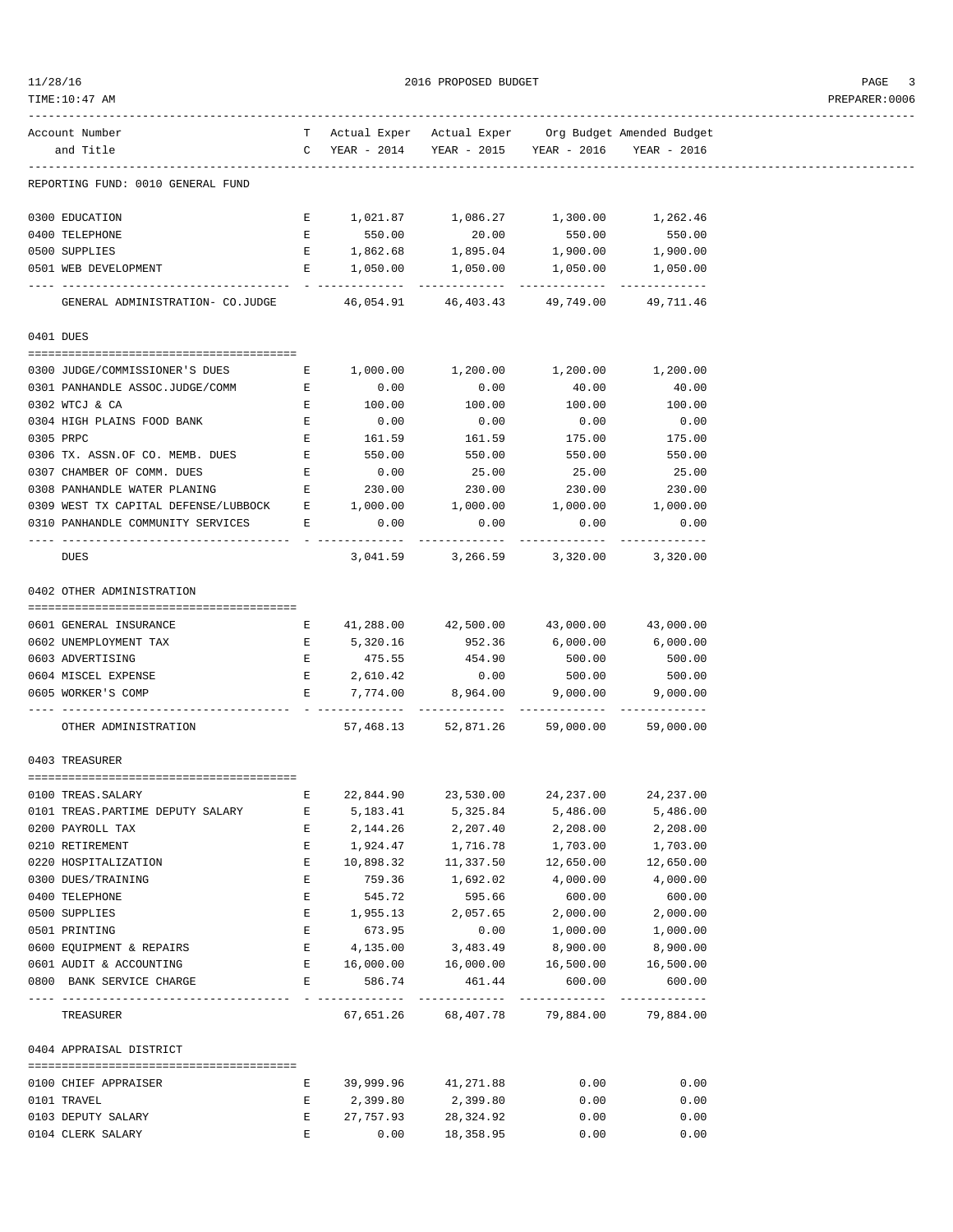| 11/28/16                                                                    |                               |                               | 2016 PROPOSED BUDGET                                  |                            |           | PAGE<br>4      |
|-----------------------------------------------------------------------------|-------------------------------|-------------------------------|-------------------------------------------------------|----------------------------|-----------|----------------|
| TIME:10:47 AM                                                               |                               |                               |                                                       |                            |           | PREPARER: 0006 |
| Account Number                                                              |                               |                               | T Actual Exper Actual Exper Org Budget Amended Budget |                            |           |                |
| and Title                                                                   |                               |                               | C YEAR - 2014 YEAR - 2015 YEAR - 2016 YEAR - 2016     |                            |           |                |
| REPORTING FUND: 0010 GENERAL FUND                                           |                               |                               |                                                       |                            |           |                |
| 0200 PAYROLL TAX                                                            |                               | $\mathbf{E}$ and $\mathbf{E}$ | 5,367.41 6,912.21 0.00 0.00                           |                            |           |                |
| 0210 RETIREMENT                                                             |                               | $\mathbf{E}$ and $\mathbf{E}$ | 4,817.53 5,184.25                                     | 0.00                       | 0.00      |                |
| 0220 HOSPITALIZATION                                                        |                               | E 9,132.59                    | 11,346.99                                             | 0.00                       | 0.00      |                |
| 0300 ORGANIZATION DUES                                                      | E                             | 765.00                        | 675.00                                                | 0.00                       | 0.00      |                |
| 0301 EDUCATION/CERTIFICATION                                                | $\mathbf{E}$                  | 240.00                        | 1,981.00                                              | 0.00                       | 0.00      |                |
| 0400 TELEPHONE                                                              | Е                             | 3,592.50                      | 3,464.26                                              | 0.00                       | 0.00      |                |
| 0500 SUPPLIES                                                               | $\mathbf{E}$                  | 4,152.03                      | 6,865.87                                              | 0.00                       | 0.00      |                |
| 0501 PUBLISHED NOTICES                                                      | E                             | 1,638.25                      | 1,060.85                                              | 0.00                       | 0.00      |                |
| 0502 UTILITIES                                                              | Е                             | 1,774.94                      | 1,142.59                                              | 0.00                       | 0.00      |                |
| 0503 SOFTWARE CONTRACT                                                      | E                             | 11,800.00                     | 12,450.00                                             | 0.00                       | 0.00      |                |
| 0504 CAD MAPPING                                                            | $\mathbf{E}$ and $\mathbf{E}$ | 7,742.40                      | 7,743.20                                              | 0.00                       | 0.00      |                |
| 0505 AUDIT                                                                  |                               | E 4,250.00                    | 4,250.00                                              | 0.00                       | 0.00      |                |
| 0506 COMPUTER EQUIPMENT                                                     | E                             | 0.00                          | 249.00                                                | 0.00                       | 0.00      |                |
| 0507 CONTRACT SERVICES                                                      | $\mathbf{E}$                  | 0.00                          | 0.00                                                  | 0.00                       | 0.00      |                |
| 0508 P&A APPRAISAL CONTRACT                                                 |                               | E 37,540.00                   | 37,540.00                                             | 0.00                       | 0.00      |                |
| 0509 MLS LISTING SERVICE                                                    |                               | E 0.00                        | 1,000.00                                              | 0.00                       | 0.00      |                |
| 0510 APPRAISAL CARDS                                                        |                               | E 1,785.00                    | 612.35                                                | 0.00                       | 0.00      |                |
| 0800 LEGAL FEES                                                             |                               | E 0.00                        | $0.00$ $0.00$ $0.00$ $0.00$                           |                            |           |                |
| 0801 ARMST.CTY.APPRAISAL DISTRICT B 66,596.78 95,399.34 67,788.00 67,788.00 |                               |                               |                                                       |                            |           |                |
| APPRAISAL DISTRICT                                                          |                               |                               | 231,352.12 288,232.46 67,788.00 67,788.00             |                            |           |                |
| 0405 COURTHOUSE MAINTENANCE                                                 |                               |                               |                                                       |                            |           |                |
|                                                                             |                               |                               |                                                       |                            |           |                |
| 0100 JANITOR SALARY                                                         |                               |                               | E 8,041.01 10,631.72 20,343.00 20,343.00              |                            |           |                |
| 0101 LABOR                                                                  | E                             | 0.00                          | 0.00                                                  | 530.00                     | 530.00    |                |
| 0200 PAYROLL TAX                                                            | E                             | 551.69                        | 597.66                                                | 1,556.00                   | 1,556.00  |                |
| 0210 RETIREMENT                                                             | Е                             | 495.32                        | 464.78                                                | 1,200.00                   | 1,200.00  |                |
| 0220 HOSPITALIZATION                                                        | Е                             |                               | 2,578.06 2,790.24 10,560.00 5,360.00                  |                            |           |                |
| 0500 SUPPLIES                                                               | Е                             | 2,759.06                      | 2,445.25 3,000.00                                     |                            | 3,000.00  |                |
| 0502 UTILITIES                                                              | Е                             |                               | $14,204.60$ $13,773.80$ $17,000.00$ $17,000.00$       |                            |           |                |
| 0600 REPAIR                                                                 | Е                             | 84,852.92                     | 11,452.49                                             | 9,000.00                   | 9,000.00  |                |
| 0610 GROUNDS                                                                | E                             | 4,149.42                      | 3,615.92                                              | 3,000.00                   | 3,000.00  |                |
| 0611 SECURITY/ENERGY EFFICIENCY PROJECT E                                   |                               | 0.00                          | 0.00                                                  | 0.00                       | 0.00      |                |
| COURTHOUSE MAINTENANCE                                                      |                               |                               | 117,632.08 45,771.86 66,189.00 60,989.00              |                            |           |                |
| 0406 ACTIVITY BUILDING                                                      |                               |                               |                                                       |                            |           |                |
| 0100 JANITOR SALARY                                                         | Е                             |                               | 520.00 813.40 824.00 824.00                           |                            |           |                |
| 0200 PAYROLL TAX                                                            | Е                             | 39.80                         | 62.24                                                 | 63.00                      | 63.00     |                |
| 0210 RETIREMENT                                                             | E                             | $35.73-$                      | $48.42-$                                              | 49.00                      | 49.00     |                |
| 0500 SUPPLIES                                                               | $\mathbf{E}$                  | 98.79                         | 155.70                                                | 250.00                     | 287.54    |                |
| 0502 UTILITIES                                                              | $E =$                         | 3,691.78                      |                                                       | 5,182.46 3,700.00 3,700.00 |           |                |
| 0503 IMPROVEMENTS                                                           | Е                             |                               | 4,776.39                                              | 0.00                       | 60,404.58 |                |
| ACTIVITY BUILDING                                                           |                               |                               | 4,314.64 10,941.77 4,886.00                           |                            | 65,328.12 |                |
| 0407 ELECTION ADMINISTRATION                                                |                               |                               |                                                       |                            |           |                |
| 0100 ELECTION OFFICERS & FACILITIES                                         |                               |                               | E 1,728.66 481.00 4,000.00 4,000.00                   |                            |           |                |
| 0500 SUPPLIES                                                               | Е                             |                               | 18,483.79 2,757.68 21,518.00 21,518.00                |                            |           |                |
|                                                                             |                               |                               |                                                       |                            |           |                |

ELECTION ADMINISTRATION 20,212.45 3,238.68 25,518.00 25,518.00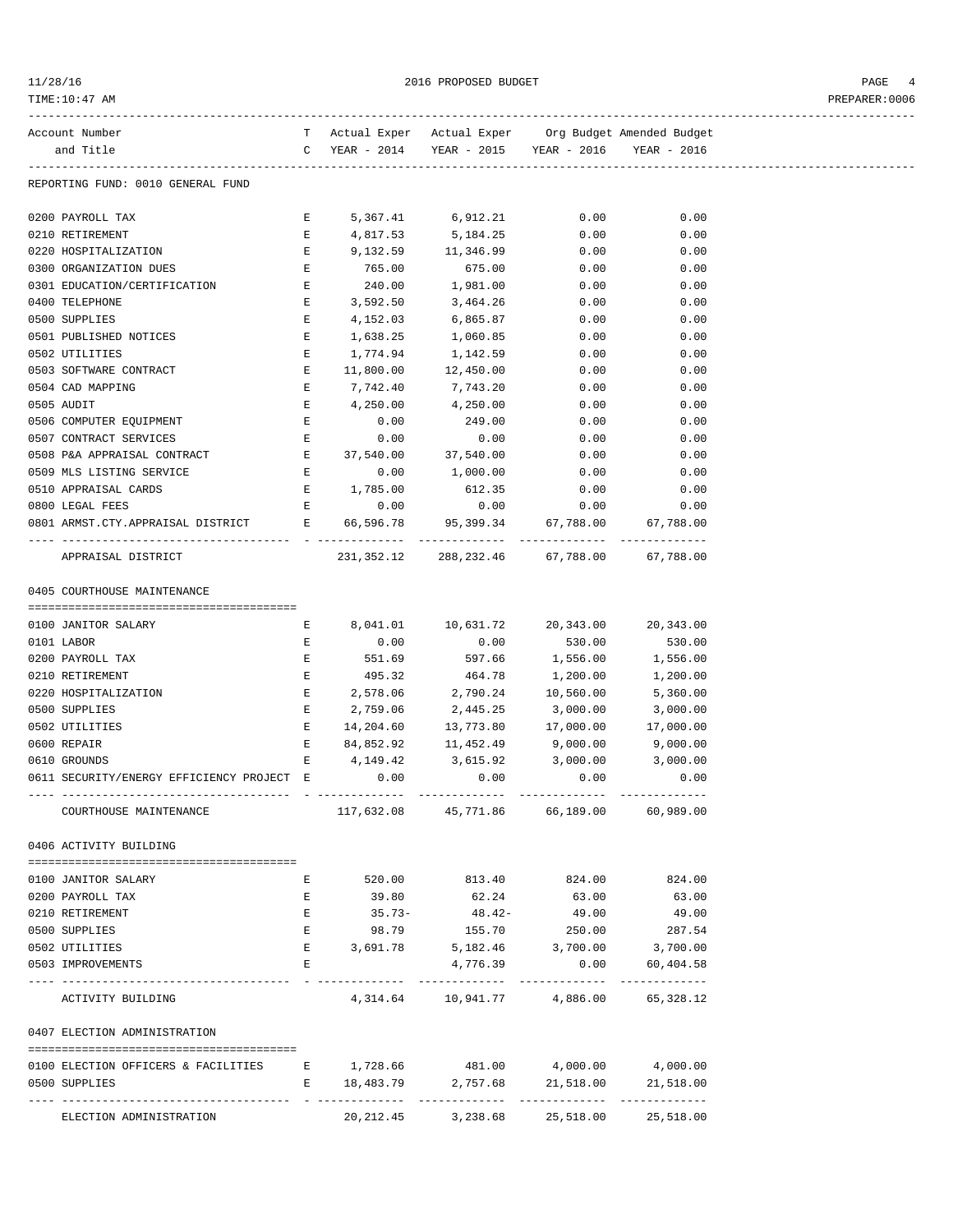| 11/28/16<br>TIME:10:47 AM          |                                                |                                                   | 2016 PROPOSED BUDGET                     |                     |                                                       | PAGE<br>5<br>PREPARER: 0006 |
|------------------------------------|------------------------------------------------|---------------------------------------------------|------------------------------------------|---------------------|-------------------------------------------------------|-----------------------------|
| Account Number                     |                                                |                                                   |                                          |                     | T Actual Exper Actual Exper Org Budget Amended Budget |                             |
| and Title                          |                                                | C YEAR - 2014 YEAR - 2015 YEAR - 2016 YEAR - 2016 |                                          |                     |                                                       |                             |
| REPORTING FUND: 0010 GENERAL FUND  |                                                |                                                   |                                          |                     |                                                       |                             |
| 0408 COUNTY * DISTRICT CLERK       |                                                |                                                   |                                          |                     |                                                       |                             |
| 0101 CO.-DIST. CLERK SALARY        | E                                              | 22,844.90                                         |                                          | 23,530.00 24,237.00 | 24, 237.00                                            |                             |
| 0102 DEPUTY CLERK SALARY           | $\mathbf{E}$                                   |                                                   | 18, 146. 96   18, 586. 17                | 19,253.00           | 19,253.00                                             |                             |
| 0103 PART TIME CLERK SALARY B      |                                                | 5,659.18                                          | 9,589.50 10,300.00                       |                     | 10,300.00                                             |                             |
| 0200 PAYROLL TAX                   | E                                              | 3,568.74                                          | 3,955.25                                 | 4,115.00            | 4,115.00                                              |                             |
| 0210 RETIREMENT                    | E                                              | 3,203.45                                          | 3,076.66                                 | 3,174.00            | 3,174.00                                              |                             |
| 0220 HOSPITALIZATION               | E                                              | 9,132.59                                          | 10,188.72                                | 10,560.00           | 15,760.00                                             |                             |
| 0300 DUES/CONVENTIONS TRAVEL       | $\mathbf{E}$ and $\mathbf{E}$ and $\mathbf{E}$ | 3,177.16                                          | 3,655.57                                 | 4,000.00            | 4,000.00                                              |                             |
| 0400 TELEPHONE                     | E                                              | 3,224.88                                          | 3,298.36                                 | 3,297.00            | 3,297.00                                              |                             |
| 0500 SUPPLIES                      | $E =$                                          | 4,741.55                                          | 5,818.78                                 | 5,700.00            | 5,700.00                                              |                             |
| 0600 EQUIPMENT                     | $\mathbf{E}$                                   | 4,624.90                                          | 6,640.75                                 | 5,550.00            | 5,550.00                                              |                             |
| 0601 COURTHOUSE POSTAGE            | E                                              | 386.00                                            | 490.00                                   | 800.00              | 800.00                                                |                             |
| 0602 COURTHOUSE COPIER             |                                                | $E$ 2,824.73 2,759.52 3,000.00 3,000.00           |                                          |                     |                                                       |                             |
| 0603 RESEARCH EXPENSE              | $E$ and $E$                                    | 100.00                                            |                                          | 754.95 4,000.00     | 4,000.00                                              |                             |
| COUNTY * DISTRICT CLERK            |                                                |                                                   | 81,635.04 92,344.23 97,986.00 103,186.00 |                     |                                                       |                             |
| 0409 JUSTICE OF PEACE              |                                                |                                                   |                                          |                     |                                                       |                             |
|                                    |                                                |                                                   |                                          |                     |                                                       |                             |
| 0100 JUSTICE OF PEACE SALARY E     |                                                |                                                   | 22,844.90 23,530.00                      | 24,237.00           | 24, 237.00                                            |                             |
| 0101 DEPUTY SALARY                 |                                                | E 18,390.63                                       | 0.00                                     | 0.00                | 0.00                                                  |                             |
| 0102 PART-TIME CLERK               | $\mathbf{E}$                                   | 2,329.21                                          | 23,611.83 23,204.00                      |                     | 23,204.00                                             |                             |
| 0200 PAYROLL TAX                   | $E$ and $E$                                    | 3,372.76                                          | 3,609.86                                 | 3,630.00            | 3,630.00                                              |                             |
| 0210 RETIREMENT                    | $\mathbf{E}$                                   | 3,027.34                                          | 2,807.52                                 | 2,800.00            | 2,800.00                                              |                             |
| 0220 HOSPITALIZATION               |                                                | E 13,370.63                                       | 9,416.54 10,560.00                       |                     | 10,560.00                                             |                             |
| 0300 DUES, CONV./SEMINARS          | $\mathbf{E}$                                   | 480.10                                            | 1,601.00                                 | 2,500.00            | 2,500.00                                              |                             |
| 0400 TELEPHONE                     | $\mathbf{E}$                                   | 1,773.35                                          | 1,615.95                                 | 2,000.00            | 2,000.00                                              |                             |
| 0500 SUPPLIES<br>0600 EOUIPMENT    | $E =$<br>Е                                     | 3,023.26<br>0.00                                  | 2,934.34<br>0.00                         | 2,500.00<br>0.00    | 2,500.00<br>0.00                                      |                             |
|                                    |                                                | ----------                                        |                                          |                     |                                                       |                             |
| JUSTICE OF PEACE                   |                                                |                                                   | 68,612.18 69,127.04 71,431.00 71,431.00  |                     |                                                       |                             |
| 0410 COUNTY JUDGE- JUDICIAL SYSTEM |                                                |                                                   |                                          |                     |                                                       |                             |
| 0100 CO.JUDGE SALARY               | Е                                              | 12,599.86                                         | 13,427.96                                | 13,831.00           | 13,831.00                                             |                             |
| 0101 CO.JUDGE SUPPLEMENT           | Е                                              | 14,999.92                                         | 20,099.95                                | 25,200.00           | 25,200.00                                             |                             |
| 0102 CO.JUDGE TRAVEL               | E                                              | 1,334.84                                          | 1,374.88                                 | 1,416.00            | 1,416.00                                              |                             |
| 0103 CO.JUDGE SECRETARY SALARY     | $\mathbf{E}$                                   | 12,702.82                                         | 13,083.98                                | 13,477.00           | 13,477.00                                             |                             |
| 0200 PAYROLL TAXES                 | Е                                              | 3,185.09                                          | 3,671.09                                 | 4,125.00            | 4,125.00                                              |                             |
| 0210 RETIREMENT                    | E                                              | 2,859.37                                          | 2,855.27                                 | 3,182.00            | 3,182.00                                              |                             |
| 0220 HOSPITALIZATION               | $\mathbf{E}$ and $\mathbf{E}$                  |                                                   | 10,705.26 11,340.33 14,620.00 14,620.00  |                     |                                                       |                             |
| 0300 DUES & CONVENTIONS            | $E =$                                          | 602.95                                            |                                          | 336.10 1,300.00     | 1,300.00                                              |                             |
| COUNTY JUDGE- JUDICIAL SYSTEM      |                                                |                                                   | 58,990.11 66,189.56 77,151.00            |                     | 77,151.00                                             |                             |
| 0411 TAX ASSESSOR/COLLECTOR        |                                                |                                                   |                                          |                     |                                                       |                             |
| 0100 TAX ASSESSOR/COLLECTOR        | Е                                              |                                                   | 0.00                                     | 24,237.00           | 24, 237.00                                            |                             |
| 0101 PART TIME CLERK               | Е                                              |                                                   | 0.00                                     | 14,644.00           | 14,644.00                                             |                             |
| 0200 PAYROLL TAXES                 | Е                                              |                                                   | 0.00                                     | 2,975.00            | 2,975.00                                              |                             |
| 0210 RETIREMENT                    | Е                                              |                                                   | 0.00                                     | 2,294.00            | 2,294.00                                              |                             |
| 0220 HOSPITILIZATION               | Е                                              |                                                   | 0.00                                     | 10,560.00           | 8,655.68                                              |                             |
|                                    |                                                |                                                   |                                          |                     |                                                       |                             |
| 0300 DUES/TRAINING                 | Ε                                              |                                                   | 0.00                                     | 1,300.00            | 3,204.32                                              |                             |

0400 TELEPHONE E 0.00 3,593.00 3,593.00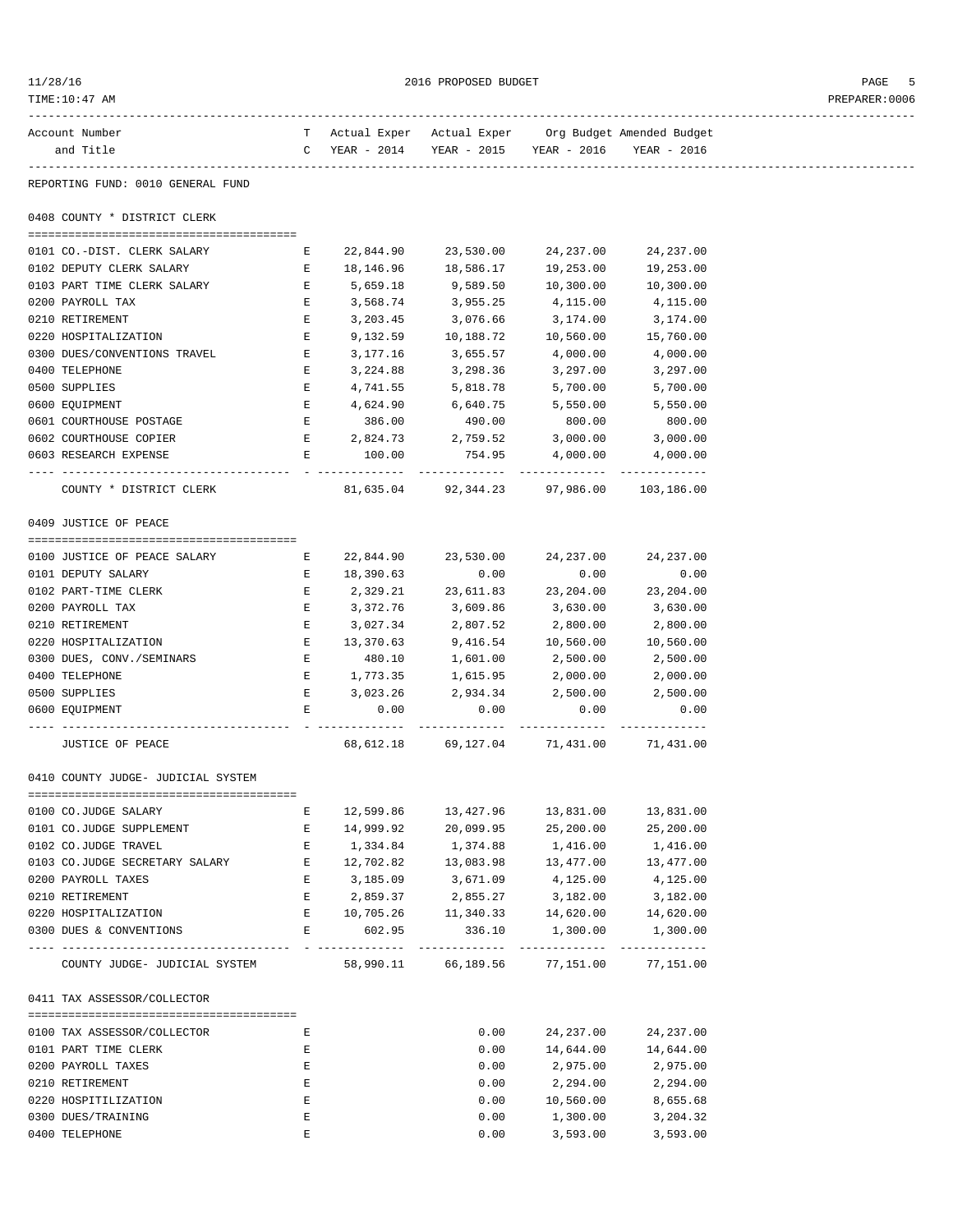| 1/28/16 |  |
|---------|--|
|         |  |

2016 PROPOSED BUDGET AND STREET STREET ASSESSED FOR STREET ASSESSED FOR STREET ASSESSED FOR STREET ASSESSED FOR STREET ASSESSED FOR STREET ASSESSED FOR STREET ASSESSED FOR STREET ASSESSED FOR STREET ASSESSED FOR STREET ASS

TIME:10:47 AM PREPARER:0006

| Account Number                    |                                                                                                                                                                                                                                      |           |                                                                                                |               |                                |
|-----------------------------------|--------------------------------------------------------------------------------------------------------------------------------------------------------------------------------------------------------------------------------------|-----------|------------------------------------------------------------------------------------------------|---------------|--------------------------------|
| and Title                         |                                                                                                                                                                                                                                      |           | T Actual Exper Actual Exper Org Budget Amended Budget<br>C YEAR - 2014 YEAR - 2015 YEAR - 2016 |               | YEAR - 2016                    |
|                                   |                                                                                                                                                                                                                                      |           |                                                                                                |               |                                |
| REPORTING FUND: 0010 GENERAL FUND |                                                                                                                                                                                                                                      |           |                                                                                                |               |                                |
|                                   |                                                                                                                                                                                                                                      |           |                                                                                                |               |                                |
| 0500 SUPPLIES                     | E                                                                                                                                                                                                                                    |           | 0.00                                                                                           |               | 1,900.00 1,900.00              |
| 0600 EQUIPMENT                    | E                                                                                                                                                                                                                                    |           | 0.00                                                                                           | 4,000.00      | 4,000.00                       |
|                                   |                                                                                                                                                                                                                                      |           | -------------                                                                                  |               | ------------------------------ |
| TAX ASSESSOR/COLLECTOR            |                                                                                                                                                                                                                                      | 0.00      | 0.00                                                                                           |               | 65,503.00 65,503.00            |
|                                   |                                                                                                                                                                                                                                      |           |                                                                                                |               |                                |
| 0412 OTHER JUDICIAL               |                                                                                                                                                                                                                                      |           |                                                                                                |               |                                |
|                                   |                                                                                                                                                                                                                                      |           |                                                                                                |               |                                |
| 0100 DIST.JUDGE SALARY            | $\mathbf{E}$ and $\mathbf{E}$ and $\mathbf{E}$                                                                                                                                                                                       | 0.00      |                                                                                                |               | 60.85 700.00 700.00            |
| 0101 DIST.JUDGE SECRETARY         | <b>Experimental Experimental Experimental Experimental Experimental Experimental Experimental Experimental Experimental Experimental Experimental Experimental Experimental Experimental Experimental Experimental Experimental </b> | 276.00    |                                                                                                | 253.00 284.00 | 284.00                         |
| 0102 DIST.ATTY. SALARY            | E                                                                                                                                                                                                                                    |           | $3,054.37$ $3,332.04$ $3,433.00$ $3,433.00$                                                    |               |                                |
| 0103 DIST.ATTY.SEC.SALARY         | E                                                                                                                                                                                                                                    | 806.70    | 968.04                                                                                         | 998.00        | 998.00                         |
| 0104 DIST JUDGE COURT REPORTER    | E                                                                                                                                                                                                                                    | 525.25    | 573.00                                                                                         | 591.00        | 591.00                         |
| 0105 ASST.DIST.ATTY. TRAVEL       | E                                                                                                                                                                                                                                    | 360.00    | 540.00                                                                                         | 800.00        | 800.00                         |
| 0106 CIVIL COUNTY ATTORNEY        | $\mathbf{E}$ and $\mathbf{E}$                                                                                                                                                                                                        | 16,789.86 | 12,710.14  15,000.00  15,000.00                                                                |               |                                |
| 0107 COURT APPOINTED ATTORNEY     | <b>Example 20</b>                                                                                                                                                                                                                    | 6,876.00  | 11,860.00                                                                                      | 8,677.00      | 7,877.00                       |
| 0108 COURT APPOINTED REPORTER     | $\mathbf{E}$                                                                                                                                                                                                                         | 1,334.10  | 2,110.94                                                                                       | 2,000.00      | 2,000.00                       |
| 0110 INTERPRETER                  | E                                                                                                                                                                                                                                    | 0.00      | 196.08                                                                                         | 400.00        | 400.00                         |
| 0112 CITATIONS & SUBPOENAS        | E                                                                                                                                                                                                                                    | 100.00    | 0.00                                                                                           | 100.00        | 100.00                         |
| 0113 47TH DISTRICT TRAVEL         | $\mathbf{E}$                                                                                                                                                                                                                         | 120.00    | 480.00                                                                                         | 300.00        | 300.00                         |
| 0114 INDIGENT APPEALS             | E                                                                                                                                                                                                                                    | 0.00      |                                                                                                |               | 372.00 2,500.00 2,500.00       |
| 0200 PAYROLL TAX                  | E                                                                                                                                                                                                                                    | 356.73    | 392.20                                                                                         | 462.00        | 462.00                         |
| 0300 9TH JUDICIAL ADMINISTRATION  | $\mathbf{E}$ and $\mathbf{E}$                                                                                                                                                                                                        | 201.07    | 201.07                                                                                         | 356.00        | 356.00                         |
| 0400 LAW BOOKS                    | $E$ and $E$                                                                                                                                                                                                                          | 5,139.72  | 5,725.40                                                                                       | 6,000.00      | 6,000.00                       |
| OTHER JUDICIAL                    |                                                                                                                                                                                                                                      |           | 35,939.80 39,774.76 42,601.00 41,801.00                                                        |               |                                |
|                                   |                                                                                                                                                                                                                                      |           |                                                                                                |               |                                |
| 0413 DIST.& COUNTY JURY           |                                                                                                                                                                                                                                      |           |                                                                                                |               |                                |
|                                   |                                                                                                                                                                                                                                      |           |                                                                                                |               |                                |
| 0101 GRAND JURORS                 |                                                                                                                                                                                                                                      | $E$ 0.00  | E 1,056.00 400.00 500.00 500.00                                                                |               | $0.00$ 100.00 100.00           |
| 0102 JURY COMMISSION              |                                                                                                                                                                                                                                      |           |                                                                                                |               |                                |
| 0103 JURORS (ALL COURTS)          | <b>Experience of Excellent Excellent Excellent</b>                                                                                                                                                                                   |           |                                                                                                |               |                                |
| DIST.& COUNTY JURY                |                                                                                                                                                                                                                                      | 1,638.00  |                                                                                                |               | 2,314.00 2,100.00 2,100.00     |
|                                   |                                                                                                                                                                                                                                      |           |                                                                                                |               |                                |
| 0414 JUVENILE SERVICES            |                                                                                                                                                                                                                                      |           |                                                                                                |               |                                |
|                                   |                                                                                                                                                                                                                                      |           |                                                                                                |               |                                |
| 0710 JUVENILE PROB. DEPARTMENT    | Е                                                                                                                                                                                                                                    | 0.00      | 0.00                                                                                           | 400.00        | 400.00                         |
| 0720 JUVENILE BOARD TRAVEL        | Е                                                                                                                                                                                                                                    | 30.00     | 0.00                                                                                           | 300.00        | 300.00                         |
|                                   |                                                                                                                                                                                                                                      |           |                                                                                                |               |                                |
| JUVENILE SERVICES                 |                                                                                                                                                                                                                                      | 30.00     | 0.00                                                                                           | 700.00        | 700.00                         |
| 0415 SHERIFF DEPARTMENT           |                                                                                                                                                                                                                                      |           |                                                                                                |               |                                |
|                                   |                                                                                                                                                                                                                                      |           |                                                                                                |               |                                |
| 0101 SHERIFF SALARY               | Е                                                                                                                                                                                                                                    | 31,999.76 | 31,999.76                                                                                      | 32,960.00     | 32,960.00                      |
| 0102 CHIEF DEPUTY SALARY          | Ε                                                                                                                                                                                                                                    | 15,500.16 | 15,500.16                                                                                      | 15,965.00     | 15,965.00                      |
| 0103 DEPUTY SALARY                | Е                                                                                                                                                                                                                                    | 51,679.56 | 59,875.44                                                                                      | 60,770.00     | 60,770.00                      |
| 0104 SHERIFF UNIFORM MAINTENANCE  | Е                                                                                                                                                                                                                                    | 1,999.92  | 1,999.92                                                                                       | 2,000.00      | 2,000.00                       |
| 0105 DEPUTY UNIFORM MAINTENANCE   | Е                                                                                                                                                                                                                                    | 1,999.92  | 1,999.92                                                                                       | 2,000.00      | 2,000.00                       |
| 0106 HOLIDAY PAY                  | Е                                                                                                                                                                                                                                    | 4,005.68  | 4,491.60                                                                                       | 4,540.00      | 4,540.00                       |
| 0107 VACATION PAY                 | Е                                                                                                                                                                                                                                    |           | 1,742.88                                                                                       | 0.00          | 0.00                           |
| 0200 PAYROLL TAX                  | Е                                                                                                                                                                                                                                    | 8,984.43  | 9,494.62                                                                                       | 9,054.00      | 9,054.00                       |
| 0210 RETIREMENT                   | Е                                                                                                                                                                                                                                    | 8,064.57  | 7,384.41                                                                                       | 6,983.00      | 6,983.00                       |
| 0220 HOSPITALIZATION              | Е                                                                                                                                                                                                                                    | 20,750.68 | 23,423.42                                                                                      | 26,400.00     | 26,400.00                      |
| 0300 CONVENTIONS & SCHOOLS        | Е                                                                                                                                                                                                                                    | 2,160.04  | 674.73                                                                                         | 2,500.00      | 2,500.00                       |
|                                   |                                                                                                                                                                                                                                      |           |                                                                                                |               |                                |

0500 SUPPLIES E 4,510.07 3,678.04 5,000.00 5,000.00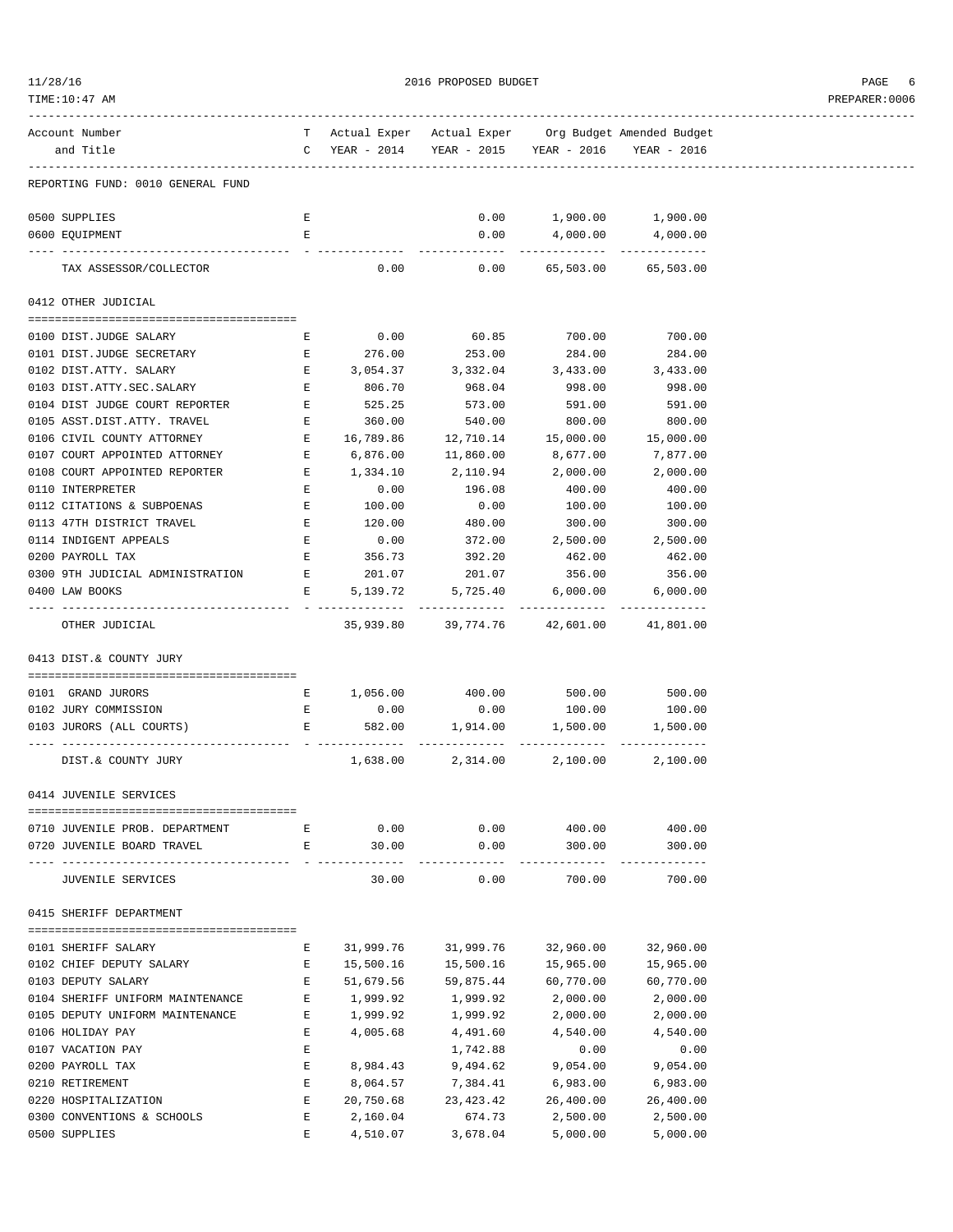| 1/28/16 |  |
|---------|--|
|         |  |

 $2016 \text{ PROPOSED } BUDGET$  PAGE 7

| TIME:10:47 AM                       |              |                    |                                                                 |                                     |                            |
|-------------------------------------|--------------|--------------------|-----------------------------------------------------------------|-------------------------------------|----------------------------|
| Account Number                      |              |                    | T Actual Exper Actual Exper Org Budget Amended Budget           |                                     |                            |
| and Title                           | C            | YEAR - 2014        |                                                                 | YEAR - 2015 YEAR - 2016 YEAR - 2016 |                            |
| REPORTING FUND: 0010 GENERAL FUND   |              |                    |                                                                 |                                     |                            |
| 0501 AMMUNITION                     | Е            | 1,431.36           |                                                                 | 346.51 1,000.00 1,000.00            |                            |
| 0502 UNIFORM SUPPLIES               | Е            | 550.43             | 305.43                                                          | 500.00                              | 500.00                     |
| 0503 FUEL                           | E            | 31,685.02          | 20,833.67                                                       | 35,000.00                           | 35,000.00                  |
| 0600 EQUIPMENT                      | Е            | 3,272.05           | 3,034.05                                                        | 4,000.00                            | 4,000.00                   |
| 0601 RADIO MAINTENANCE              | Е            | 3,805.95           | 3,894.00                                                        | 3,894.00                            | 3,894.00                   |
| 0602 VEHICLE EXPENSE                | Е            | 6,374.32           | 7,867.73                                                        | 6,000.00                            | 6,000.00                   |
| 0603 SO TECH                        | Е            | 2,591.15           | 0.00                                                            | 0.00                                | 0.00                       |
| 0800 PRISONER TRANSPORT             | E            | 0.00               | 363.48                                                          | 1,000.00                            | 1,000.00                   |
| 0801 CAPITAL OUTLAY SHERIFF VEHICLE | E            |                    | $0.00$ $32,493.00$                                              | 32,493.00                           | 32,493.00                  |
| 0802 TRAFFIC SAFETY ENFORCEMENT     | E            | 10,258.58 6,516.35 |                                                                 | 9,000.00                            | 9,000.00                   |
| 0803 LAW ENFORCEMENT SPECIAL        | $\mathbf{E}$ | $6,359.50-$        | 1,382.58                                                        | 0.00                                | 0.00                       |
| 0804 JAG GRANT EXPENSE              | E            | 0.00               | 0.00                                                            | 0.00                                | 0.00                       |
| SHERIFF DEPARTMENT                  |              |                    | ------------<br>205, 264.15 239, 301.70 261, 059.00 261, 059.00 | --------------                      |                            |
| 0416 DPS                            |              |                    |                                                                 |                                     |                            |
|                                     |              |                    |                                                                 |                                     |                            |
| 0400 TELEPHONE & PAGERS             | E            | 657.75             | 703.69                                                          | 800.00                              | 800.00                     |
| 0500 SUPPLIES                       | E            | 0.00               | 0.00                                                            | 0.00                                | 0.00                       |
| 0600 EQUIPMENT                      | E            | 1,088.13           | 0.00<br>-------------                                           | 0.00                                | 0.00                       |
| DPS                                 |              | 1,745.88           | 703.69                                                          | 800.00                              | 800.00                     |
| 0417 EMERGENCY MANAGEMENT SERVICE   |              |                    |                                                                 |                                     |                            |
| 0100 PART-TIME EMC SALARY           | Е            | 19,914.96          | 20,512.96                                                       | 21,129.00                           | 21,129.00                  |
| 0200 PAYROLL TAX                    | Е            | 1,543.33           | 1,589.38                                                        | 1,616.00                            | 1,616.00                   |
| 0210 RETIREMENT                     | Е            | 1,385.56           | 1,236.30                                                        | 1,247.00                            | 1,247.00                   |
| 0220 HOSPITALIZATION                | Е            | 6,873.31           | 7,495.58                                                        | 8,448.00                            | 8,448.00                   |
| 0300 TRAVEL/SCHOOL                  | Ε            | 2,700.38           | 4,007.60                                                        | 2,600.00                            | 2,600.00                   |
| 0400 TELEPHONE                      | Е            | 20,124.76          | 26,127.26                                                       | 21,600.00                           | 66,448.00                  |
| 0500 SUPPLIES / EQUIPMENT           | Е            |                    | 4,286.38 7,333.98                                               | 3,193.00                            | 3,193.00                   |
| 0501 EQUIPMENT                      | Е            | 15,300.54          | 37,144.04                                                       | 10,200.00                           | 47,728.20                  |
| 0502 COUNTY SUPPLEMENT              | Е            |                    |                                                                 | 0.00                                | 0.00                       |
|                                     |              |                    | -------------                                                   |                                     |                            |
| EMERGENCY MANAGEMENT SERVICE        |              | 72,129.22          | 105,447.10                                                      | 70,033.00                           | 152,409.20                 |
| 0418 OTHER PUBLIC SAFETY            |              |                    |                                                                 |                                     |                            |
| 0100 CLAUDE VFD                     | E.           | 15,000.00          | 15,000.00                                                       | 15,000.00                           | 15,000.00                  |
| 0101 CLAUDE EMS                     | Е            | 2,000.00           | 2,000.00                                                        | 2,000.00                            | 2,000.00                   |
| 0102 WAYSIDE VFD                    | Е            | 3,000.00           | 5,000.00                                                        | 5,000.00                            | 5,000.00                   |
| 0103 WAYSIDE EMS                    | Е            | 2,000.00           | 0.00                                                            | 0.00                                | 0.00                       |
| 0104 WASHBURN VFD                   | Е            | 8,000.00           | 8,000.00                                                        | 8,000.00                            | 8,000.00                   |
| OTHER PUBLIC SAFETY                 |              | 30,000.00          | 30,000.00                                                       | 30,000.00                           | -------------<br>30,000.00 |
| 0419 JAIL HOUSING & BOOKING         |              |                    |                                                                 |                                     |                            |
|                                     |              |                    |                                                                 |                                     |                            |
| 0100 JAIL ADMINISTRATOR SALARY      | Е            | 15,500.16          | 15,500.16  15,965.00  15,965.00                                 |                                     |                            |
| 0101 JAIL ADMINISTRATOR OVERTIME    | E            | 0.00               | 0.00                                                            | 0.00                                | 0.00                       |
| 0102 JAILER'S SALARY                | Е            | 108,033.70         | 124,281.07                                                      | 123,600.00                          | 123,600.00                 |
| 0103 JAILER'S OVERTIME              | Е            | 7,175.48           | 7,114.99                                                        | 6,695.00                            | 6,695.00                   |
| 0104 JAIL ADMIN UNIFORM MAINTENANCE | Е            | 999.96             | 999.96                                                          | 1,000.00                            | 1,000.00                   |

0105 JAILER'S UNIFORM MAINTENANCE E 2,611.12 2,395.45 2,000.00 2,000.00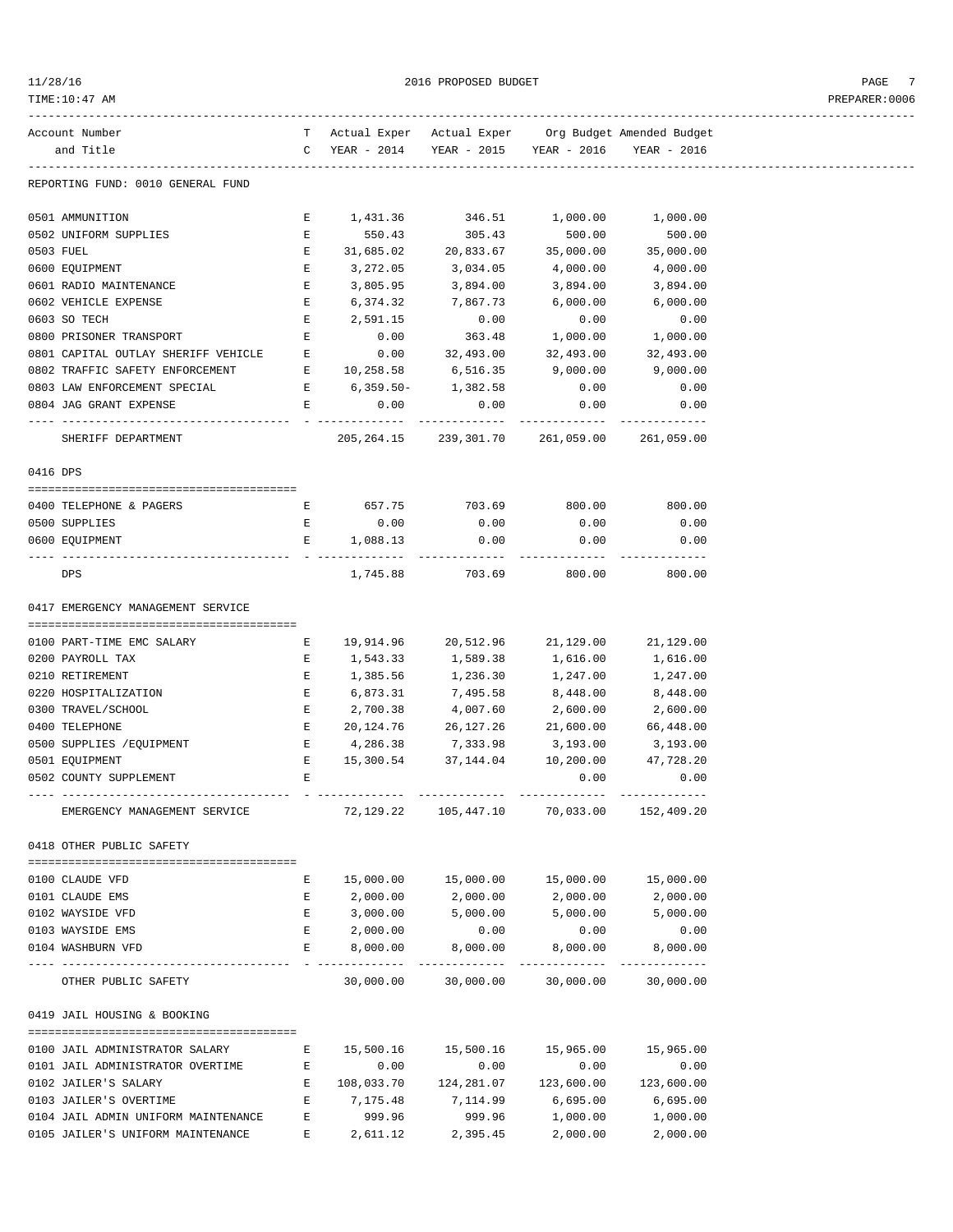| 11/28/16 |  |
|----------|--|
|          |  |

2016 PROPOSED BUDGET AND STRUCK AND THE PAGE 8

## TIME:10:47 AM PREPARER:0006

| Account Number                                        |                                                |                                           | T Actual Exper Actual Exper Org Budget Amended Budget |                                    |               |
|-------------------------------------------------------|------------------------------------------------|-------------------------------------------|-------------------------------------------------------|------------------------------------|---------------|
| and Title                                             |                                                |                                           | C YEAR - 2014 YEAR - 2015 YEAR - 2016 YEAR - 2016     |                                    |               |
|                                                       |                                                |                                           |                                                       |                                    |               |
| REPORTING FUND: 0010 GENERAL FUND                     |                                                |                                           |                                                       |                                    |               |
| 0106 UNIFORM SUPPLIES                                 |                                                |                                           | E 378.65 413.84 500.00 500.00                         |                                    |               |
| 0200 PAYROLL TAX                                      |                                                |                                           | E $10,401.62$ 11,634.93 11,944.00 11,944.00           |                                    |               |
| 0210 RETIREMENT                                       | E                                              | 9,336.91                                  | 9,049.63                                              | 9,223.00                           | 9,223.00      |
| 0220 HOSPITALIZATION                                  | E                                              | 31,094.59                                 | 27,622.61                                             | 42,240.00                          | 42,240.00     |
| 0300 SCHOOLS/MEDICAL EXAMS                            | E                                              | 1,629.05 2,260.00                         |                                                       | 2,000.00                           | 2,000.00      |
| 0400 TELEPHONE                                        | E                                              |                                           | 7,687.11 7,871.88                                     | 7,687.00                           | 7,687.00      |
| 0401 UTILITIES                                        | E                                              |                                           | 5,980.83 5,860.79                                     | 7,000.00                           | 7,000.00      |
| 0500 SUPPLIES                                         | Е                                              | 1,290.67                                  | $1\,, 552\,.54$                                       | 1,500.00                           | 1,500.00      |
| 0600 REPAIRS                                          | E                                              | 5,503.61                                  | 22,561.99                                             | 12,000.00                          | 12,000.00     |
| 0800 PRISONER CARE                                    |                                                |                                           | $E$ 17,418.89 14,217.79 10,000.00                     |                                    | 10,000.00     |
| 0801 PRISONER MEDICAL                                 |                                                | 349.65<br>$\mathbf{E}$ and $\mathbf{E}$   | 496.70                                                | 3,000.00                           | 3,000.00      |
|                                                       |                                                |                                           |                                                       |                                    |               |
| JAIL HOUSING & BOOKING                                |                                                |                                           | 225,392.00 253,834.33 256,354.00 256,354.00           |                                    |               |
| 0420 SUPERVISION                                      |                                                |                                           |                                                       |                                    |               |
| 0100 ADULT PROBATION                                  |                                                |                                           | E 0.00 0.00 1,800.00 1,800.00                         |                                    |               |
|                                                       |                                                |                                           |                                                       |                                    |               |
| SUPERVISION                                           |                                                | 0.00                                      |                                                       | $0.00$ 1,800.00 1,800.00           |               |
| 0421 INDIGENT HEALTH CARE                             |                                                |                                           |                                                       |                                    |               |
|                                                       |                                                |                                           |                                                       |                                    |               |
| 0101 INDIGENT HEALTH CARE                             |                                                |                                           | E 0.00 911.95 30,000.00 30,000.00                     |                                    |               |
| 0102 ADMINISTRATIVE DUTIES                            |                                                |                                           | E 0.00 600.00 3,000.00 3,000.00                       |                                    |               |
| 0103 INDIGENT BURIAL                                  | E                                              | 0.00                                      | 0.00                                                  | 0.00                               | 0.00          |
|                                                       |                                                |                                           |                                                       | -------------                      |               |
| INDIGENT HEALTH CARE                                  |                                                |                                           | $0.00$ 1,511.95 33,000.00 33,000.00                   |                                    |               |
| 0422 COURT ORDERED SERVICES                           |                                                |                                           |                                                       |                                    |               |
|                                                       |                                                |                                           |                                                       |                                    |               |
| 0101 MENTAL COMMITMENT-OTHER MED.EXAMS. E             |                                                | 1,800.98                                  |                                                       | $0.00$ 3,000.00 3,000.00           |               |
| 0102 OTHER PUBLIC SERVICES                            | $\mathbf{E}$ and $\mathbf{E}$ and $\mathbf{E}$ | 0.00                                      | 0.00                                                  | 0.00                               | 0.00          |
| 0103 AUTOPSY                                          |                                                | $\mathbf{E}$ and $\mathbf{E}$<br>5,441.80 | 3,088.50                                              | 6,000.00                           | 6,000.00      |
|                                                       |                                                |                                           |                                                       |                                    |               |
| COURT ORDERED SERVICES                                |                                                | 7,242.78                                  | 3,088.50                                              | 9,000.00                           | 9,000.00      |
| 0423 PARKS & RECREATION                               |                                                |                                           |                                                       |                                    |               |
|                                                       |                                                |                                           |                                                       |                                    |               |
| 0100 CARROLL PARK                                     | E                                              |                                           | 500.00 500.00 500.00 500.00                           |                                    |               |
| 0101 LITTLE LEAGUE PARK                               | E                                              | 0.00                                      | 0.00                                                  | 0.00                               | 0.00          |
| 0102 HIGH SCHOOL GRADUATION                           | $\mathbf{E}$                                   | 0.00                                      | 0.00                                                  | 100.00                             | 100.00        |
| 0103 GOODNIGHT PROJECT                                | E                                              | 0.00                                      | 0.00                                                  | 0.00                               | 0.00          |
| -----------------                                     |                                                |                                           |                                                       | -----------                        |               |
| PARKS & RECREATION                                    |                                                | 500.00                                    | 500.00                                                |                                    | 600.00 600.00 |
| 0425 HOME ECONOMIC AGENT                              |                                                |                                           |                                                       |                                    |               |
| 0100 HOME ECONOMIC AGENT SALARY                       | E                                              | 9,075.49                                  | 9,999.86                                              | 10,300.00                          | 10,300.00     |
| 0101 HOME ECONOMIC AGENT TRAVEL                       |                                                |                                           | E 2,497.20 2,749.76                                   |                                    |               |
|                                                       |                                                |                                           |                                                       | 2,833.00                           | 2,833.00      |
| 0200 PAYROLL TAX                                      | E                                              |                                           | 399.04 975.26 1,005.00 1,005.00                       |                                    |               |
| 0300 PROFESSIONAL IMPROVEMENT                         | E<br>E                                         | 146.24                                    | 82.56                                                 | 499.95 1,000.00 1,000.00<br>500.00 | 500.00        |
| 0500 DEMONSTRATION SUPPLIES<br>0501 TRAVEL SUPPLEMENT | E                                              | 200.00<br>588.58                          | 2,438.50                                              | 2,500.00                           | 2,500.00      |
|                                                       |                                                | ------------- - --------------            |                                                       |                                    |               |
|                                                       |                                                |                                           |                                                       |                                    |               |

HOME ECONOMIC AGENT 12,906.55 16,745.89 18,138.00 18,138.00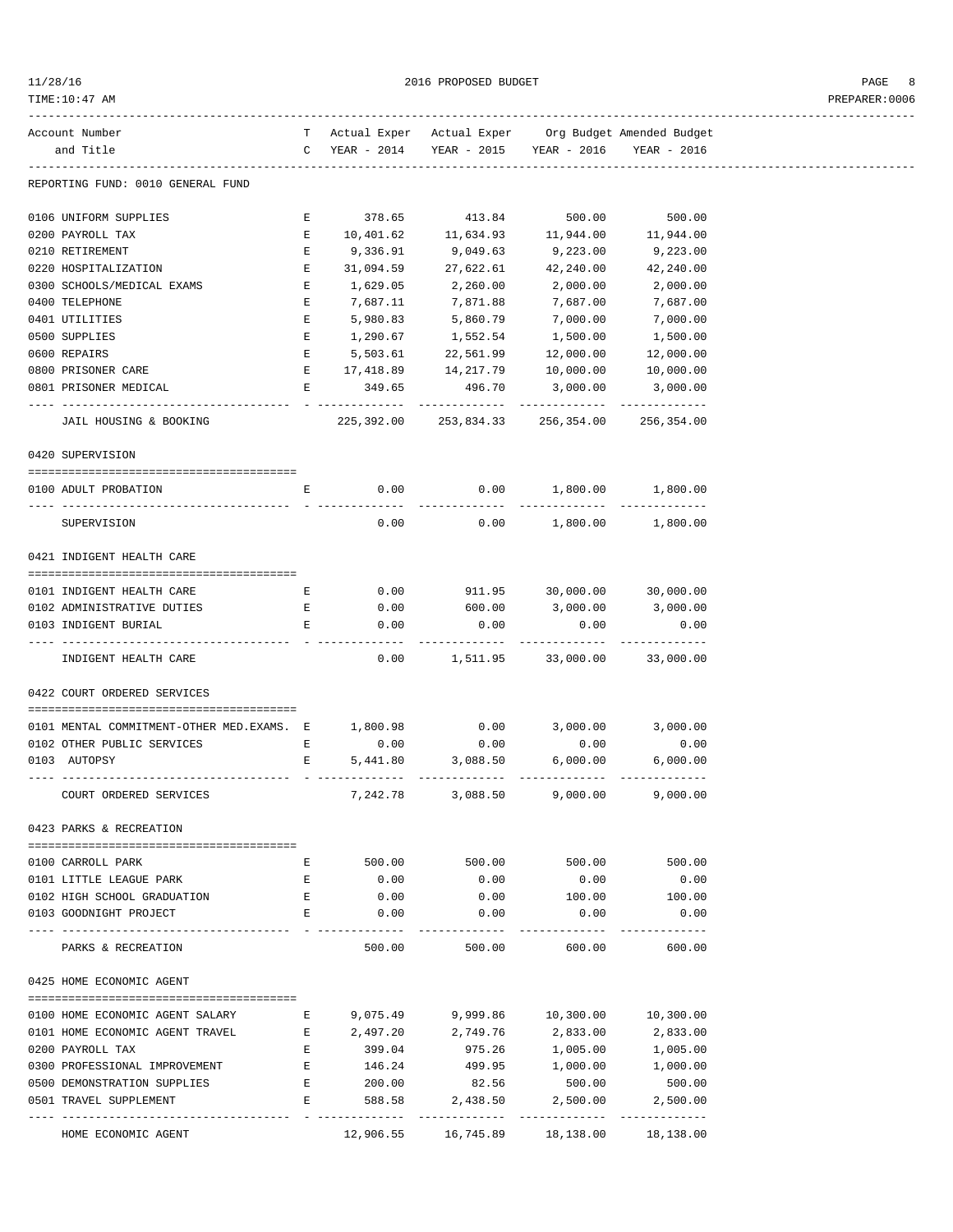| 11/28/16<br>TIME:10:47 AM                                          |                               |             | 2016 PROPOSED BUDGET                                              |                                                  |                                                       | PAGE<br>PREPARER: 0006 |
|--------------------------------------------------------------------|-------------------------------|-------------|-------------------------------------------------------------------|--------------------------------------------------|-------------------------------------------------------|------------------------|
| Account Number                                                     |                               |             |                                                                   |                                                  | T Actual Exper Actual Exper Org Budget Amended Budget |                        |
| and Title                                                          | $\mathbf{C}$                  | YEAR - 2014 |                                                                   | YEAR - 2015 YEAR - 2016                          | YEAR - 2016                                           |                        |
| REPORTING FUND: 0010 GENERAL FUND                                  |                               |             |                                                                   |                                                  |                                                       |                        |
| 0426 COUNTY AGRICULTURAL AGENT                                     |                               |             |                                                                   |                                                  |                                                       |                        |
| --------------------------------------<br>0100 COUNTY AGENT SALARY | E                             |             | 9,230.64 4,615.32 10,300.00                                       |                                                  | 10,300.00                                             |                        |
| 0101 COUNTY AGENT TRAVEL                                           | Е                             | 3,230.64    |                                                                   |                                                  | 3,605.00                                              |                        |
| 0102 COUNTY AGENT SECRETARY SALARY                                 | E                             | 10,418.10   |                                                                   | $1,615.32$ $3,605.00$<br>$11,308.50$ $13,633.00$ | 13,633.00                                             |                        |
| 0200 PAYROLL TAX                                                   | Е                             | 1,750.22    |                                                                   | 1,341.81 2,107.00                                | 2,107.00                                              |                        |
| 0210 RETIREMENT                                                    | Ε                             | 715.36      | 672.86                                                            | 804.00                                           | 804.00                                                |                        |
| 0301 PROFESSIONAL IMPROVEMENTS                                     | E                             | 240.00      | 186.00                                                            | 1,000.00                                         | 1,000.00                                              |                        |
| 0400 TELEPHONE                                                     | E                             |             | 1,240.55 1,266.52                                                 | 1,500.00                                         | 1,500.00                                              |                        |
| 0500 SUPPLIES                                                      | E                             | 1,048.26    | 901.04                                                            | 1,200.00                                         | 1,200.00                                              |                        |
| 0501 SHOWS                                                         | E                             | 1,991.00    | 3,866.89                                                          | 5,000.00                                         | 5,000.00                                              |                        |
| 0510 FUEL                                                          | E                             |             | 2,593.83 1,477.63 4,500.00                                        |                                                  | 4,500.00                                              |                        |
| 0600 EQUIPMENT, COMPUTER & DUES                                    | $\mathbf{E}$ and $\mathbf{E}$ | 250.00      | 170.00                                                            | 500.00                                           | 500.00                                                |                        |
| COUNTY AGRICULTURAL AGENT                                          |                               | 32,708.60   |                                                                   | 27,421.89 44,149.00                              | 44,149.00                                             |                        |
| 0427 TRANSFER TO ROAD & BRIDGE                                     |                               |             |                                                                   |                                                  |                                                       |                        |
|                                                                    |                               |             |                                                                   |                                                  |                                                       |                        |
| 0100 TRANSFER TO ROAD & BRIDGE                                     | <b>Experience Experience</b>  | 2,120.00    | 0.00                                                              | 0.00                                             | 0.00                                                  |                        |
| TRANSFER TO ROAD & BRIDGE                                          |                               | 2,120.00    |                                                                   | 0.00<br>0.00                                     | ------------<br>0.00                                  |                        |
| GENERAL FUND                                                       |                               |             |                                                                   |                                                  |                                                       |                        |
| Income Totals                                                      |                               |             | 1, 231, 278.94 1, 534, 363.93 1, 437, 576.00 1, 579, 556.78       |                                                  |                                                       |                        |
| Expense Totals                                                     |                               |             | 1, 384, 581.49   1, 467, 438.47   1, 438, 739.00   1, 580, 719.78 |                                                  |                                                       |                        |
|                                                                    |                               |             |                                                                   |                                                  |                                                       |                        |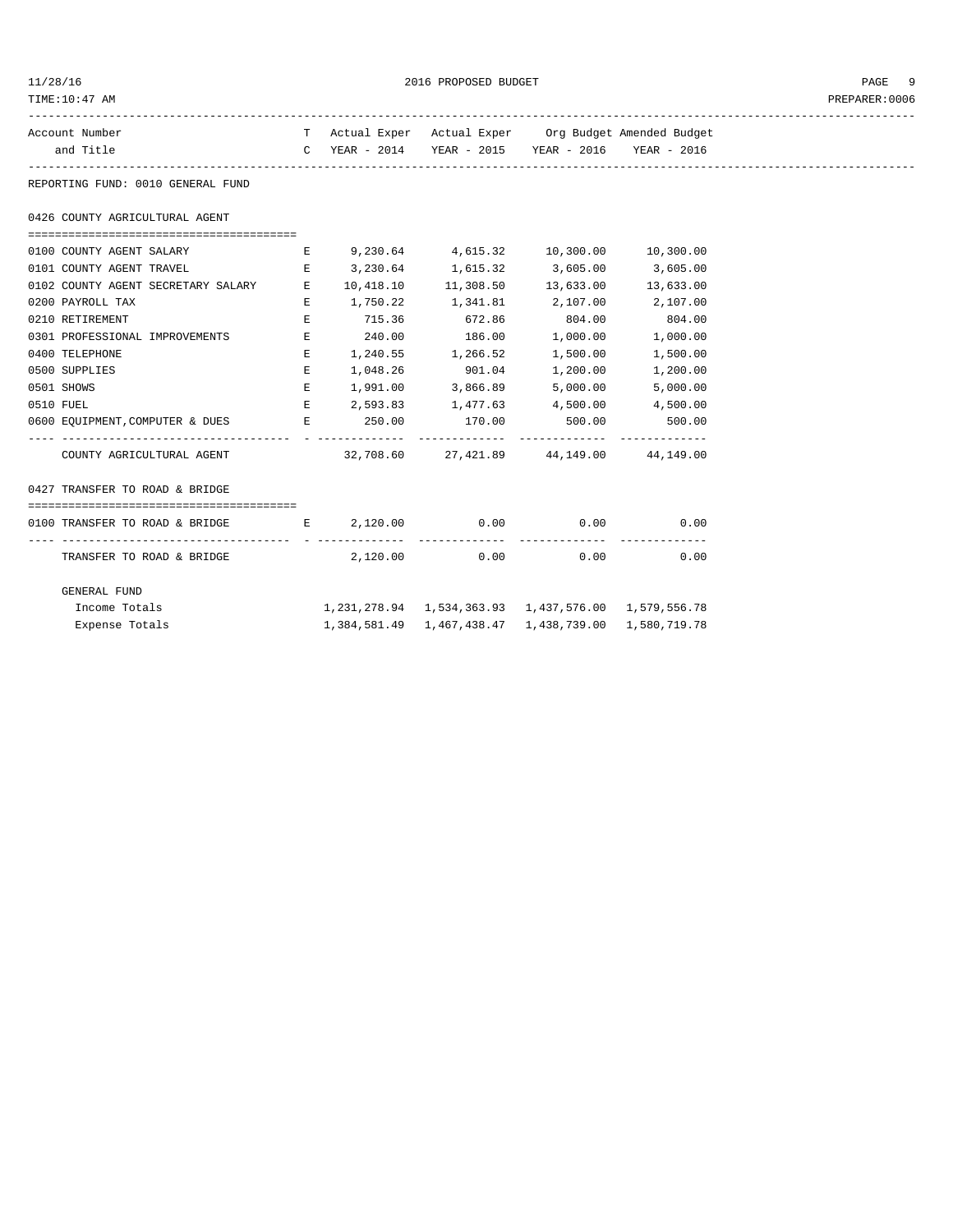| 11/28/16 |  |
|----------|--|
|          |  |

2016 PROPOSED BUDGET **PAGE 10** 

| TIME:10:47 AM                                                |   |                                                       |                                                       |                                          |                                                       | PREPARER:0006 |
|--------------------------------------------------------------|---|-------------------------------------------------------|-------------------------------------------------------|------------------------------------------|-------------------------------------------------------|---------------|
| Account Number                                               |   |                                                       |                                                       |                                          | T Actual Exper Actual Exper Org Budget Amended Budget |               |
| and Title                                                    |   | C YEAR - 2014 YEAR - 2015 YEAR - 2016 YEAR - 2016     |                                                       |                                          |                                                       |               |
| REPORTING FUND: 0020 LATERAL ROAD FUND                       |   |                                                       |                                                       |                                          |                                                       |               |
| 0101 PREC.1 EXPENSE                                          |   |                                                       |                                                       |                                          |                                                       |               |
| 0100 COMMISSIONER SALARY                                     |   | E 3,039.96 3,132.00 3,226.00 3,226.00                 |                                                       |                                          |                                                       |               |
| 0102 COMMISSION TRAVEL                                       |   | E 2,001.96 2,061.96 2,124.00 2,124.00                 |                                                       |                                          |                                                       |               |
| 0105 MAINTAINER OPERATOR SALARY                              |   | E 20,479.00 13,194.00 26,411.00                       |                                                       |                                          | 26,411.00                                             |               |
| 0106 LABOR                                                   | E | 0.00                                                  | 0.00                                                  | 500.00                                   | 650.00                                                |               |
| 0200 PAYROLL TAX                                             | E | 1,952.26                                              | 1,406.70                                              | 2,430.00                                 | 2,430.00                                              |               |
| 0210 RETIREMENT                                              | E | 1,735.00                                              |                                                       |                                          | 1,874.00                                              |               |
| 0220 HOSPITALIZATION                                         | E | 759.38                                                | 0.00                                                  |                                          | 10,560.00 5,000.00                                    |               |
| 0300 EDUCATION                                               | Е | 498.41                                                | 723.81                                                | 900.00                                   | 900.00                                                |               |
| 0401 UTILITIES                                               | Е | 857.33                                                |                                                       | 920.95 1,000.00                          | 1,000.00                                              |               |
| 0500 ROAD REPAIR, SUPPLIES /MAINTENANCE E 8,953.79 12,676.83 |   |                                                       |                                                       | 9,500.00                                 | 10,224.50                                             |               |
| 0501 EQUIPMENT PURCHASED                                     |   | $E$ 4,685.50 10,340.50                                |                                                       | 5,000.00                                 | 9,685.50                                              |               |
| 0510 FUEL                                                    |   | E $9,241.55$ $5,608.73$ $10,000.00$ $10,000.00$       |                                                       |                                          |                                                       |               |
| PREC.1 EXPENSE                                               |   |                                                       | 54, 204.14 51, 159.55 73, 525.00 73, 525.00           |                                          |                                                       |               |
| 0102 PREC #2 EXPENSE                                         |   |                                                       |                                                       |                                          |                                                       |               |
|                                                              |   |                                                       |                                                       |                                          |                                                       |               |
| 0100 COMMISSIONER SALARY                                     |   | $E$ 3,039.96 3,132.00 3,226.00 3,226.00               |                                                       |                                          |                                                       |               |
| 0102 CO.COMMISSIONER TRAVEL                                  |   | E 2,001.96                                            | 2,061.96 2,124.00 2,124.00                            |                                          |                                                       |               |
| 0105 MAINTAINER OPERATOR SALARY                              |   | E 24,895.00                                           |                                                       | 25,641.98 26,411.00 26,411.00            |                                                       |               |
| 0106 LABOR                                                   | Е | 0.00                                                  | 0.00                                                  | 500.00<br>2,378.58 2,430.00              | 0.00                                                  |               |
| 0200 PAYROLL TAX                                             | Е | 2,309.82                                              |                                                       |                                          | 2,430.00                                              |               |
| 0210 RETIREMENT                                              | Е | 2,073.59                                              |                                                       | 1,850.05 1,874.00                        | 1,874.00                                              |               |
| 0220 HOSPITALIZATION                                         | Е |                                                       | 7,974.64 8,357.61 10,560.00 10,560.00                 |                                          |                                                       |               |
| 0300 EDUCATION                                               | Е | 1,201.30                                              | 2,031.50                                              | 900.00                                   | 1,131.00                                              |               |
| 0401 UTILITIES                                               | Е | 504.10                                                | 511.68                                                | 525.00<br>5, 178.64 9, 500.00 15, 076.36 | 525.00                                                |               |
| 0500 ROAD REPAIR / SUPPLIES/MAINTENANCE E                    |   | 5,752.56<br>E 44,986.37 44,986.37 44,986.00 44,986.37 |                                                       |                                          |                                                       |               |
| 0501 EQUIPMENT PURCHASED<br>0510 FUEL                        | Е |                                                       | 8,626.03 6,703.91 10,000.00 4,692.27                  |                                          |                                                       |               |
|                                                              |   |                                                       |                                                       |                                          |                                                       |               |
| PREC #2 EXPENSE                                              |   |                                                       | 103, 365.33   102, 834.28   113, 036.00   113, 036.00 |                                          |                                                       |               |
| 0103 PREC #3 EXPENSE                                         |   |                                                       |                                                       |                                          |                                                       |               |
| 0100 COMMISSIONER SALARY                                     | Е | 3,039.96                                              | 3,132.00                                              | 3,226.00                                 | 3,226.00                                              |               |
| 0102 CO.COMMISSIONER TRAVEL                                  | Е | 2,001.96                                              | 2,061.96                                              | 2,124.00                                 | 2,124.00                                              |               |
| 0105 MAINTAINER OPERATOR SALARY                              | Е | 24,895.00                                             | 25,641.98                                             | 26,411.00                                | 26,411.00                                             |               |
| 0106 LABOR                                                   | Е | 0.00                                                  | 500.00                                                | 500.00                                   | 500.00                                                |               |
| 0200 PAYROLL TAXES                                           | Е | 2,310.08                                              | 2,379.04                                              | 2,430.00                                 | 2,430.00                                              |               |
| 0210 RETIREMENT                                              | Е | 2,073.59                                              | 1,850.28                                              | 1,874.00                                 | 1,874.00                                              |               |
| 0220 HOSPITALIZATION                                         | Е | 13,697.31                                             | 14,400.00                                             | 15,840.00                                | 15,840.00                                             |               |
| 0300 EDUCATION                                               | Ε | 524.28                                                | 900.00                                                | 9,000.00                                 | 9,000.00                                              |               |
| 0401 UTILITIES                                               | E | 412.44                                                | 495.70                                                | 425.00                                   | 425.00                                                |               |
| 0500 ROAD REPAIR/SUPPLIES/MAINTENANCE                        | Е | 12,806.28                                             | 11,860.00                                             | 13,000.00                                | 15,000.00                                             |               |
| 0501 EQUIPMENT PURCHASED                                     | Е | 1,105.00                                              | 3,000.00                                              | 3,000.00                                 | 3,000.00                                              |               |
| 0510 FUEL                                                    | Е | 7,670.96                                              | 8,903.11                                              | 10,000.00                                | 10,000.00                                             |               |
| PREC #3 EXPENSE                                              |   |                                                       | 70,536.86 75,124.07 87,830.00                         |                                          | 89,830.00                                             |               |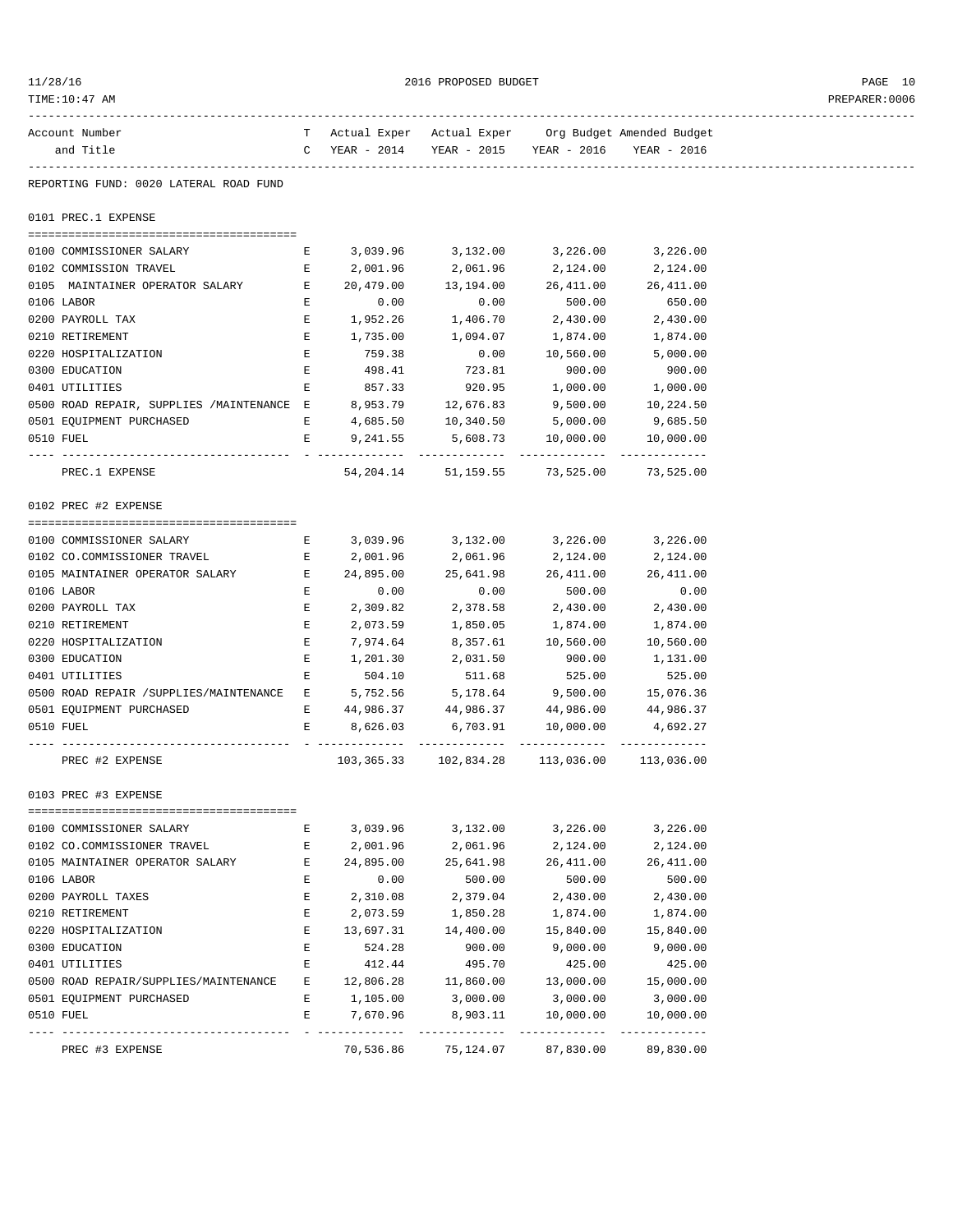| 11/28/16 |  |
|----------|--|
|          |  |

 $2016 \text{ PROPOSED BUDGET} \label{eq:11}$ 

| TIME:10:47 AM                                              |                               |                               |                                                   |                                  |                                                       | PREPARER:0006 |
|------------------------------------------------------------|-------------------------------|-------------------------------|---------------------------------------------------|----------------------------------|-------------------------------------------------------|---------------|
| Account Number                                             |                               |                               |                                                   |                                  | T Actual Exper Actual Exper Org Budget Amended Budget |               |
| and Title                                                  |                               |                               | C YEAR - 2014 YEAR - 2015 YEAR - 2016 YEAR - 2016 |                                  |                                                       |               |
| REPORTING FUND: 0020 LATERAL ROAD FUND                     |                               |                               |                                                   |                                  |                                                       |               |
| 0104 PREC #4 EXPENSE                                       |                               |                               |                                                   |                                  |                                                       |               |
| 0100 COMMISSIONER SALARY                                   | Е                             |                               | 3,039.96 3,132.00 3,226.00                        |                                  | 3,226.00                                              |               |
| 0102 CO.COMMISSIONER TRAVEL                                | $\mathbf{E}$ and $\mathbf{E}$ | 2,001.96                      | 2,061.96                                          | 2,124.00                         | 2,124.00                                              |               |
| 0105 MAINTAINER OPERATOR SALARY                            | E                             | 24,895.00                     | 25,641.98                                         | 26,411.00                        | 26,411.00                                             |               |
| 0106 LABOR                                                 | Е                             | 200.00                        | 100.00                                            | 2,500.00                         | 2,500.00                                              |               |
| 0200 PAYROLL TAX                                           | E                             | 2,310.08                      | 2,378.99                                          | 2,430.00                         | 2,430.00                                              |               |
| 0210 RETIREMENT                                            | Е                             | 2,073.59                      | 1,850.24                                          | 1,874.00                         | 1,874.00                                              |               |
| 0220 HOSPITALIZATION                                       | E                             | 13,259.99                     | 9,274.30                                          | 10,560.00                        | 10,560.00                                             |               |
| 0300 EDUCATION                                             | Е                             | 1,265.00                      | 1,344.55                                          | 900.00                           | 900.00                                                |               |
| 0401 UTILITIES                                             | Е                             | 337.12                        | 344.91                                            | 350.00                           | 350.00                                                |               |
| 0500 ROAD REPAIR/SUPPLIES/MAINTENANCE E 6,096.75           |                               |                               |                                                   | 7,357.97   15,000.00   15,000.00 |                                                       |               |
| 0501 EQUIPMENT PURCHASED                                   |                               |                               | E 4,685.50 8,602.37 9,400.00 9,400.00             |                                  |                                                       |               |
| 0510 FUEL                                                  |                               |                               |                                                   |                                  |                                                       |               |
|                                                            |                               |                               | E 14,941.13 9,327.13 15,000.00 15,000.00          |                                  |                                                       |               |
| PREC #4 EXPENSE                                            |                               |                               | 75,106.08 71,416.40 89,775.00 89,775.00           |                                  |                                                       |               |
| 0105 ALL PRECINCTS                                         |                               |                               |                                                   |                                  |                                                       |               |
| 0100 CO JUDGE SALARY                                       |                               | $\mathbf{E}$ and $\mathbf{E}$ | 6,515.86 6,711.90 6,914.00 6,914.00               |                                  |                                                       |               |
| 0101 CO JUDGE TRAVEL                                       | Е                             | 629.98                        | 650.00                                            | 670.00                           | 670.00                                                |               |
| 0102 CO JUDGE SECRETARY SALARY                             | $\mathbf{E}$                  | 2,721.94                      | 2,803.84                                          | 2,888.00                         | 2,888.00                                              |               |
|                                                            | E                             | 754.52                        |                                                   |                                  |                                                       |               |
| 0200 PAYROLL TAX                                           |                               |                               | 777.39                                            | 777.00                           | 777.00                                                |               |
| 0210 RETIREMENT                                            | Е                             |                               | 677.57 605.01 694.00                              |                                  | 694.00                                                |               |
| 0220 HOSPITALIZATION                                       | Е                             |                               | 2,493.63 2,424.92 3,164.00                        |                                  | 3,164.00                                              |               |
| 0300 ALL PREC SHARED EXPENSE                               |                               |                               | E $3,575.94$ 10,113.55                            | 14,449.00                        | 10,118.26                                             |               |
| 0301 CAPITAL OUTLAY                                        | E                             | 0.00                          | 0.00                                              | 0.00                             | 0.00                                                  |               |
| 0302 CO.LIVESTOCK DONATION                                 | E                             | 0.00                          | 0.00                                              | 0.00                             | 0.00                                                  |               |
| 0303 CAPITAL LEASE PAYMENTS<br>--- ----------------------- | E                             | 0.00                          | 0.00                                              | 0.00                             | 0.00                                                  |               |
| ALL PRECINCTS                                              |                               |                               | 17,369.44 24,086.61 29,556.00 25,225.26           |                                  |                                                       |               |
| 0106 CONSERVATION & NATURAL RESOURCES                      |                               |                               |                                                   |                                  |                                                       |               |
| 0100 STAKED PLAINS SOIL & WATER CONSERV. E                 |                               | 0.00                          | 0.00                                              | 0.00                             | 0.00                                                  |               |
| CONSERVATION & NATURAL RESOURCES                           |                               | 0.00                          | 0.00                                              | 0.00                             | 0.00                                                  |               |
| 0107 LANDFILL- SANITATION                                  |                               |                               |                                                   |                                  |                                                       |               |
|                                                            |                               |                               |                                                   |                                  |                                                       |               |
| 0100 SALARY                                                | Е                             |                               | 3,652.48 3,326.72 3,431.00                        |                                  | 5,350.37                                              |               |
| 0200 PAYROLL TAX                                           | Е                             | 279.50                        | 254.61                                            | 263.00                           | 263.00                                                |               |
| 0210 RETIREMENT                                            | $\mathbf{E}$                  | 250.80                        | 198.03                                            | 203.00                           | 203.00                                                |               |
| 0220 HOSPITALIZATION                                       | $\mathbf{E}$                  | 1,157.95                      | 1,058.93                                          | 1,041.00                         | 1,041.00                                              |               |
| 0300 LANDFILL DUES                                         | E                             | 2,019.12                      | 2,092.12                                          | 2,500.00                         | 2,611.70                                              |               |
| 0304 SUPPLIES & REPAIR                                     | Е                             | 1,430.01                      | 4,319.79<br>-----------------------------         | 1,500.00                         | 1,799.67<br>-------------                             |               |
| LANDFILL- SANITATION                                       |                               |                               | 8,789.86 11,250.20                                | 8,938.00                         | 11,268.74                                             |               |
| 0300 INCOME ACCOUNTS                                       |                               |                               |                                                   |                                  |                                                       |               |
| 0110 DELINQUENT AD VALOREM REVENUE                         | Ι.                            | 168,073.61                    |                                                   | 133, 249.04 1,000.00             | 1,000.00                                              |               |
|                                                            |                               |                               |                                                   |                                  |                                                       |               |
| 0111 CURRENT TAX REVENUE                                   | Ι.                            |                               | 171,378.40                                        | 321,250.00                       | 321,250.00                                            |               |

0114 2013 AD VALEREM REVEUE 1 5,769.65 0117 2010 AD VALOREM REVENUE 1 26,441.70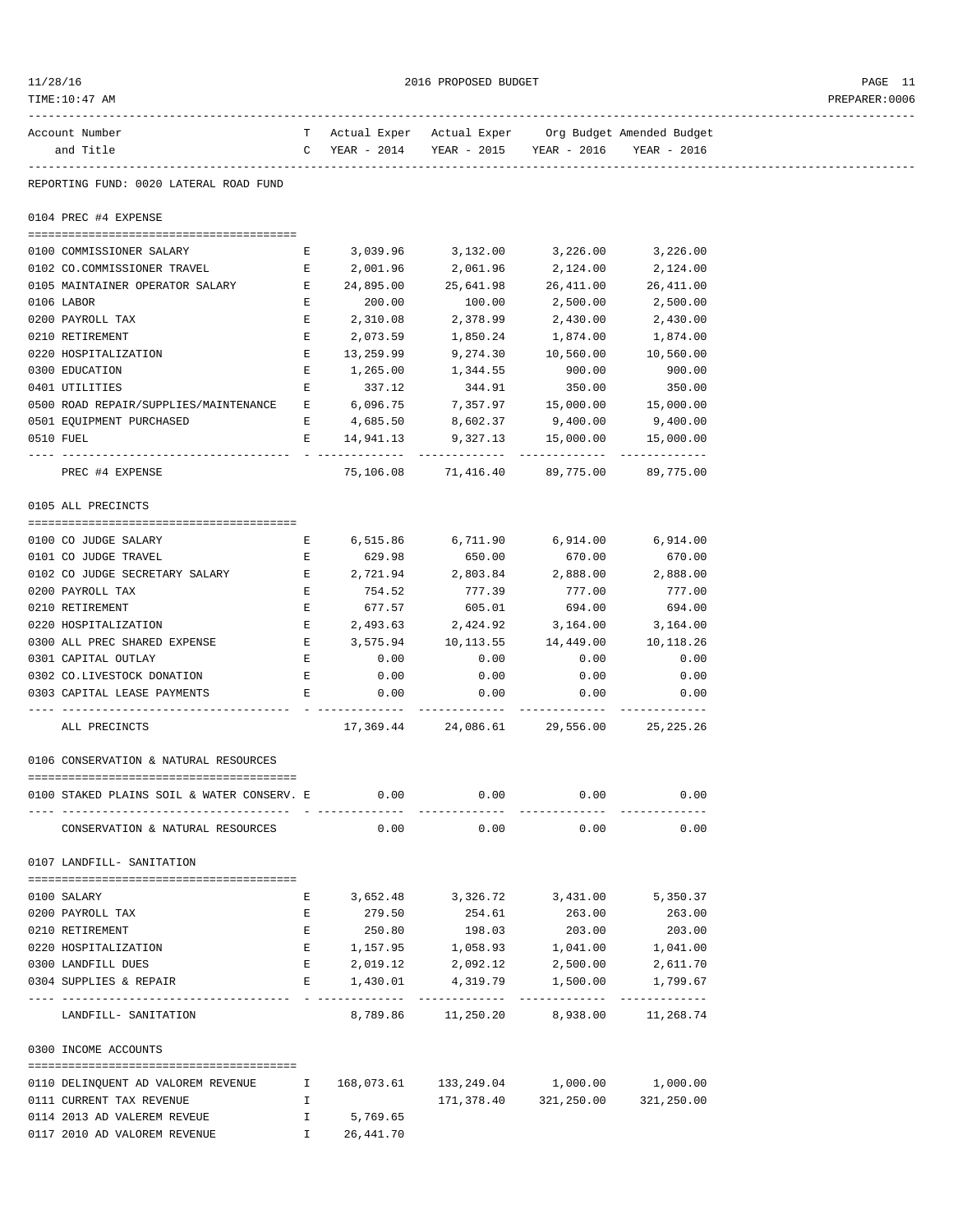2016 PROPOSED BUDGET AND STREET ASSESSED FOR STREET ASSESSED FOR STREET ASSESSED FOR STREET ASSESSED FOR STREET

| Account Number<br>and Title                                                  |              |      | T Actual Exper Actual Exper Org Budget Amended Budget<br>C YEAR - 2014 YEAR - 2015 YEAR - 2016 YEAR - 2016                                 |             |            |
|------------------------------------------------------------------------------|--------------|------|--------------------------------------------------------------------------------------------------------------------------------------------|-------------|------------|
| REPORTING FUND: 0020 LATERAL ROAD FUND                                       |              |      |                                                                                                                                            |             |            |
| 0120 VEHICLE REG.                                                            |              |      | $1 \qquad 23,473.95 \qquad 19,290.00 \qquad 24,000.00 \qquad 24,000.00$                                                                    |             |            |
| 0147 STATE PARTICIPATION<br><b>I</b> and the second property of $\mathbf{I}$ |              |      | 52,605.51 56,989.42 52,500.00 52,500.00                                                                                                    |             |            |
| 0148 CALICHE SALES                                                           | $\mathbf{I}$ |      | $0.00$ $75.00$ $0.00$ $0.00$ $0.00$                                                                                                        |             |            |
| 0149 EQUIPMENT SALES                                                         | $\mathbf{I}$ | 0.00 | 0.00                                                                                                                                       | $0.00$ 0.00 |            |
| 0150 RESERVES                                                                | $\mathbf{I}$ | 0.00 | $0.00$ $0.00$ $0.00$ $0.00$                                                                                                                |             |            |
| 0151 LANDFILL FEES                                                           | $\mathbf{I}$ |      | $3,899.00$ $2,455.00$ $3,900.00$ $3,900.00$                                                                                                |             |            |
| 0160 TEXPOOL INTEREST                                                        | $\mathbf{I}$ |      | 55.48 108.02 10.00 10.00                                                                                                                   |             |            |
| 0161 CD INTEREST                                                             |              |      | $\qquad \qquad \mathbf{I} \qquad \qquad \mathbf{0.00} \qquad \qquad \mathbf{0.00} \qquad \qquad \mathbf{0.00} \qquad \qquad \mathbf{0.00}$ |             |            |
| 0200 GENERAL FUND $I$ 2,120.00 0.00 0.00 0.00 0.00                           |              |      |                                                                                                                                            |             |            |
| INCOME ACCOUNTS                                                              |              |      | 282,438.90 383,544.88 402,660.00 402,660.00                                                                                                |             |            |
| 0400 APPRAISAL DISTRICT                                                      |              |      |                                                                                                                                            |             |            |
|                                                                              |              |      |                                                                                                                                            |             |            |
| 0101 ARMST.CTY. APPRAISAL DISTRICT E                                         |              |      |                                                                                                                                            | 0.00        | 0.00       |
| APPRAISAL DISTRICT                                                           |              |      | 0.00<br>0.00                                                                                                                               | 0.00        | 0.00       |
| LATERAL ROAD FUND                                                            |              |      |                                                                                                                                            |             |            |
| Income Totals                                                                |              |      | 282,438.90 383,544.88 402,660.00 402,660.00                                                                                                |             |            |
| Expense Totals                                                               |              |      | 329, 371. 71 335, 871. 11                                                                                                                  | 402,660.00  | 402,660.00 |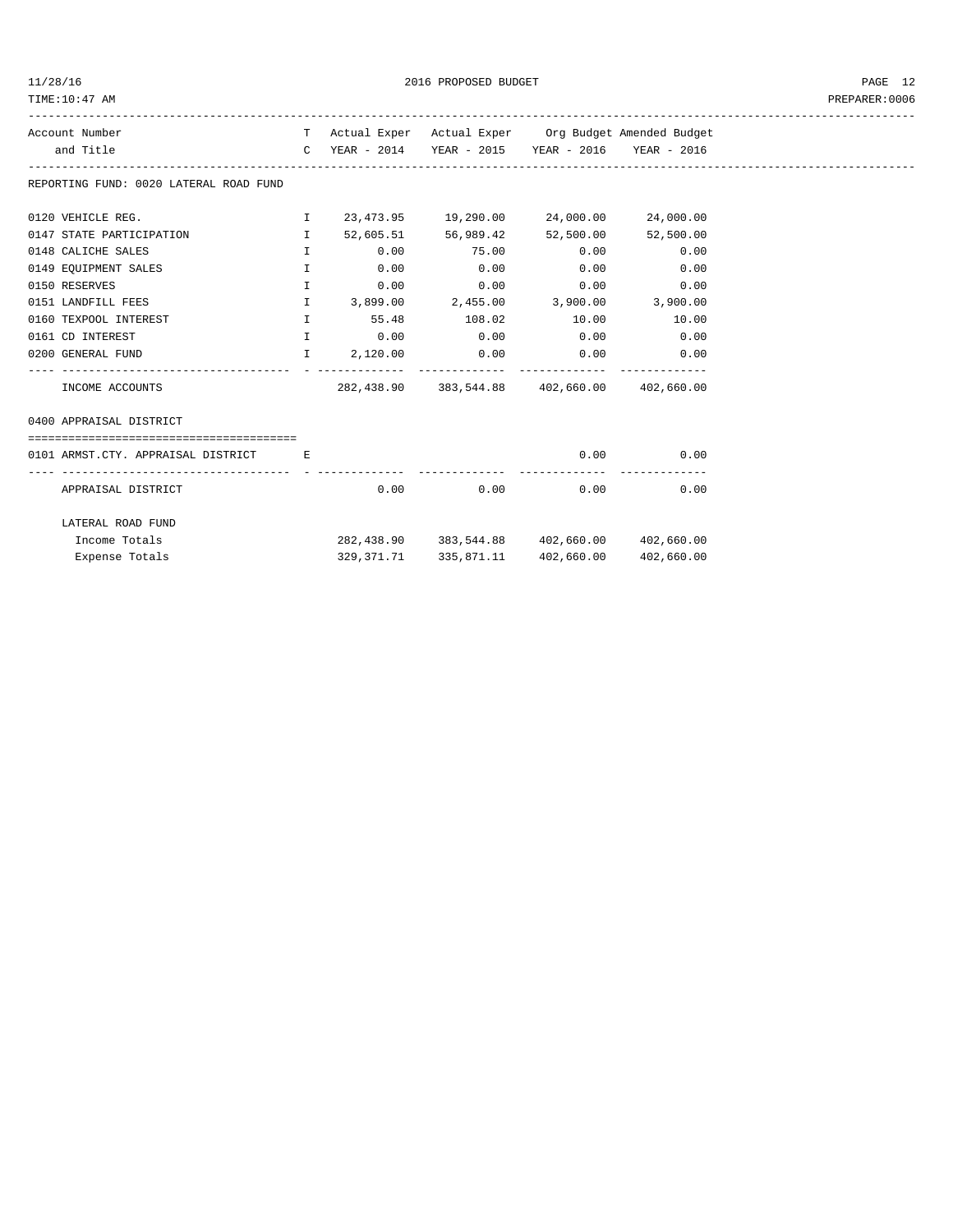| TIME:10:47 AM                                                                                                                                                                                                                  |  |                                                       |          | PREPARER:0006 |
|--------------------------------------------------------------------------------------------------------------------------------------------------------------------------------------------------------------------------------|--|-------------------------------------------------------|----------|---------------|
| Account Number                                                                                                                                                                                                                 |  | T Actual Exper Actual Exper Org Budget Amended Budget |          |               |
| and Title                                                                                                                                                                                                                      |  | C YEAR - 2014 YEAR - 2015 YEAR - 2016 YEAR - 2016     |          |               |
| REPORTING FUND: 0030 COUNTY RECORDS MANAGEMENT FUND                                                                                                                                                                            |  |                                                       |          |               |
| 0300 COUNTY REC.MGMT REVENUE                                                                                                                                                                                                   |  |                                                       |          |               |
|                                                                                                                                                                                                                                |  |                                                       |          |               |
| 0129 COUNTY CRT.RECORDING & FILING FEES I 6,337.00 7,392.00 6,000.00 6,000.00                                                                                                                                                  |  |                                                       |          |               |
| 0130 RECORD MANAGEMENT INTEREST THE RECORD ON THE RECORD MANAGEMENT INTEREST THE RECORD OF SOLUTION OF SOLUTION                                                                                                                |  |                                                       |          |               |
| 0131 TEXPOOL INTEREST THE RESERVE THE RESERVE ORDER TO A LODGE THE RESERVE ORDER TO A LODGE ORDER TO A LODGE T                                                                                                                 |  |                                                       |          |               |
| 0132 TAKEN FROM RESERVES THE RESOLUTION OF LOCAL CONTROLLER SUBSERVED THE RESOLUTION OF LOCAL CONTROLLER SUBSERVED THE RESOLUTION OF LOCAL CONTROLLER SUBSERVED THE RESOLUTION OF LOCAL CONTROLLER SUBSERVED THE RESOLUTION OF |  |                                                       |          |               |
| COUNTY REC.MGMT REVENUE 6,337.00 7,392.00 9,590.00 9,590.00                                                                                                                                                                    |  |                                                       |          |               |
| 0400 EXPENSE                                                                                                                                                                                                                   |  |                                                       |          |               |
|                                                                                                                                                                                                                                |  |                                                       |          |               |
| 0100 P/T CLERK                                                                                                                                                                                                                 |  | E 2,533.91 2,531.25 3,090.00 3,090.00                 |          |               |
| 0200 PAYROLL TAXES                                                                                                                                                                                                             |  | E 193.83 193.67 250.00 250.00                         |          |               |
| 0210 RETIREMENT                                                                                                                                                                                                                |  | E 174.08 150.63 250.00 250.00                         |          |               |
| 0361 RECORDING SUPPLIES E 797.81 2,426.39 3,000.00 3,000.00                                                                                                                                                                    |  |                                                       |          |               |
| 0401 RECORDING EQUIPMENT                                                                                                                                                                                                       |  | E $1,241.82$ $2,157.61$ $3,000.00$ $3,000.00$         |          |               |
| 0402 BANK CHARGES $E$ 0.00 0.00 0.00 0.00 0.00                                                                                                                                                                                 |  |                                                       |          |               |
| EXPENSE                                                                                                                                                                                                                        |  | 4,941.45 7,459.55 9,590.00 9,590.00                   |          |               |
| COUNTY RECORDS MANAGEMENT FUND                                                                                                                                                                                                 |  |                                                       |          |               |
| Income Totals                                                                                                                                                                                                                  |  | 6,337.00 7,392.00 9,590.00 9,590.00                   |          |               |
| Expense Totals                                                                                                                                                                                                                 |  | 4,941.45 7,459.55 9,590.00                            | 9,590.00 |               |

11/28/16 2016 PROPOSED BUDGET PAGE 13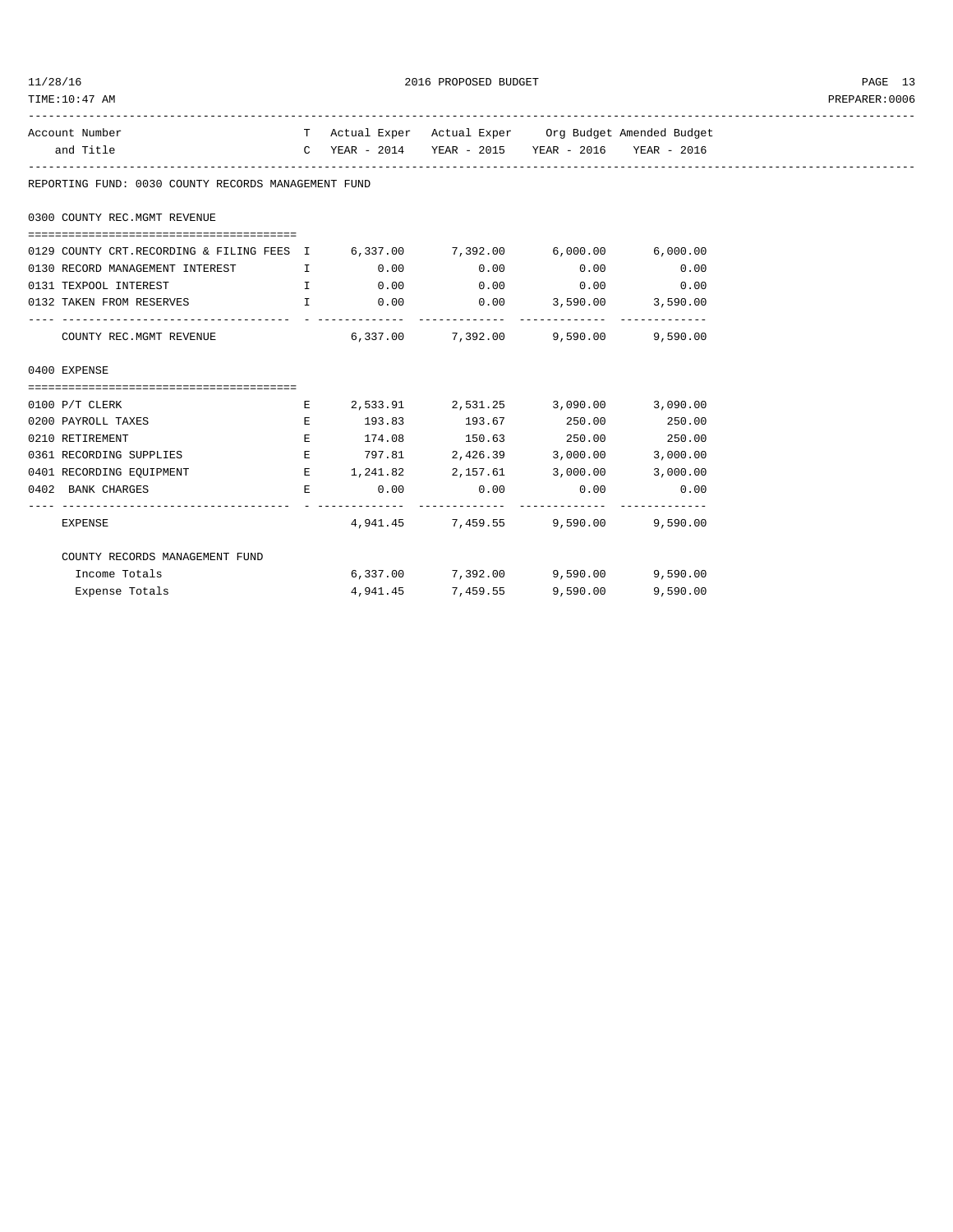| TIME: 10:47 AM                                                               |  |                                                                                                            |        | PREPARER: 0006 |
|------------------------------------------------------------------------------|--|------------------------------------------------------------------------------------------------------------|--------|----------------|
| Account Number<br>and Title                                                  |  | T Actual Exper Actual Exper Org Budget Amended Budget<br>C YEAR - 2014 YEAR - 2015 YEAR - 2016 YEAR - 2016 |        |                |
|                                                                              |  |                                                                                                            |        |                |
| REPORTING FUND: 0031 DISTRICT RECORDS MANAGEMENT FUND                        |  |                                                                                                            |        |                |
| 0300 DIST.RECORDING & FILING FEES                                            |  |                                                                                                            |        |                |
| 0129 DIST.RECORDING & FILING FEES TWE 925.00 560.00 925.00 925.00 925.00     |  |                                                                                                            |        |                |
| 0130 INTEREST CKG $I$ 0.00 0.00 0.00 0.00 0.00                               |  |                                                                                                            |        |                |
| DIST.RECORDING & FILING FEES                                                 |  | 925.00 560.00 925.00                                                                                       | 925.00 |                |
| 0400 DIST.REC.MGMT EXPENSE                                                   |  |                                                                                                            |        |                |
| 0400 DIST.REC.MGMT RECORDING SUPPLIES E 0.00 277.12 425.00 425.00            |  |                                                                                                            |        |                |
| 0401 DIST.REC.MGMT RECORDING EQUIPMENT E 0.00 0.00 0.00 500.00 500.00 500.00 |  |                                                                                                            |        |                |
| 0402 BANK SERVICE CHARGES E                                                  |  | $0.00$ $0.00$ $0.00$ $0.00$ $0.00$                                                                         |        |                |
| DIST.REC.MGMT EXPENSE                                                        |  | $0.00$ 277.12 925.00 925.00                                                                                |        |                |
| DISTRICT RECORDS MANAGEMENT FUND                                             |  |                                                                                                            |        |                |
| Income Totals                                                                |  | 925.00 560.00 925.00 925.00                                                                                |        |                |
| Expense Totals                                                               |  | $0.00$ 277.12 925.00                                                                                       | 925.00 |                |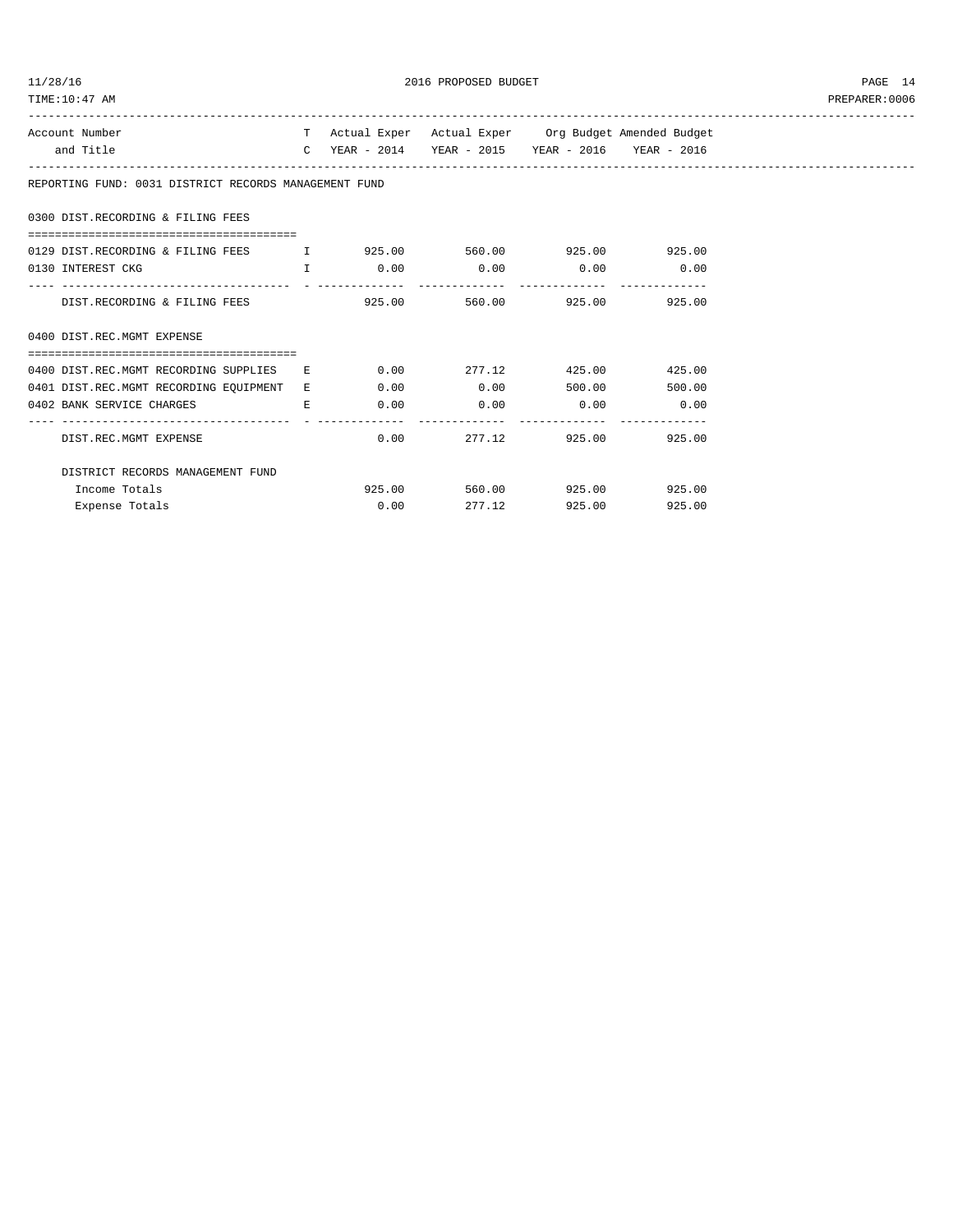| /28/16 |  |
|--------|--|
|        |  |

2016 PROPOSED BUDGET AND STREET ASSESSED FOR A STREET ASSESSED FOR A STREET ASSESSED FOR A STREET ASSESSED FOR A STREET ASSESSED FOR A STREET ASSESSED FOR A STREET AND THE STREET ASSESSED FOR A STREET AND THE STREET ASSESS

| Account Number                                                |    | T Actual Exper Actual Exper Org Budget Amended Budget |                          |  |
|---------------------------------------------------------------|----|-------------------------------------------------------|--------------------------|--|
| and Title                                                     |    | C YEAR - 2014 YEAR - 2015 YEAR - 2016 YEAR - 2016     |                          |  |
| REPORTING FUND: 0032 ARCHIVE FUND                             |    |                                                       |                          |  |
| 0300 REVENUE                                                  |    |                                                       |                          |  |
| 0129 CIVIL FEES REVENUE T 4,440.00 5,871.00 6,505.00 6,505.00 |    |                                                       |                          |  |
| REVENUE                                                       |    | 4,440.00 5,871.00 6,505.00 6,505.00                   |                          |  |
| 0400 EXPENDITURES                                             |    |                                                       |                          |  |
| =====================================                         |    |                                                       |                          |  |
| 0200 PAYROLL TAX                                              | E. |                                                       | $0.00$ 250.00 250.00     |  |
| 0210 RETIREMENT                                               | Е  |                                                       | $0.00$ 250.00 250.00     |  |
| 0401 SUPPLIES                                                 | Е  | $0.00$ 1,734.90 2,915.00 2,915.00                     |                          |  |
| 0402 PART TIME CLERK                                          | E. |                                                       | $0.00$ 3,090.00 3,090.00 |  |
| EXPENDITURES                                                  |    | $0.00$ 1,734.90 6,505.00 6,505.00                     |                          |  |
| ARCHIVE FUND                                                  |    |                                                       |                          |  |
| Income Totals                                                 |    | 4,440.00 5,871.00 6,505.00 6,505.00                   |                          |  |
| Expense Totals                                                |    | $0.00$ 1,734.90 6,505.00 6,505.00                     |                          |  |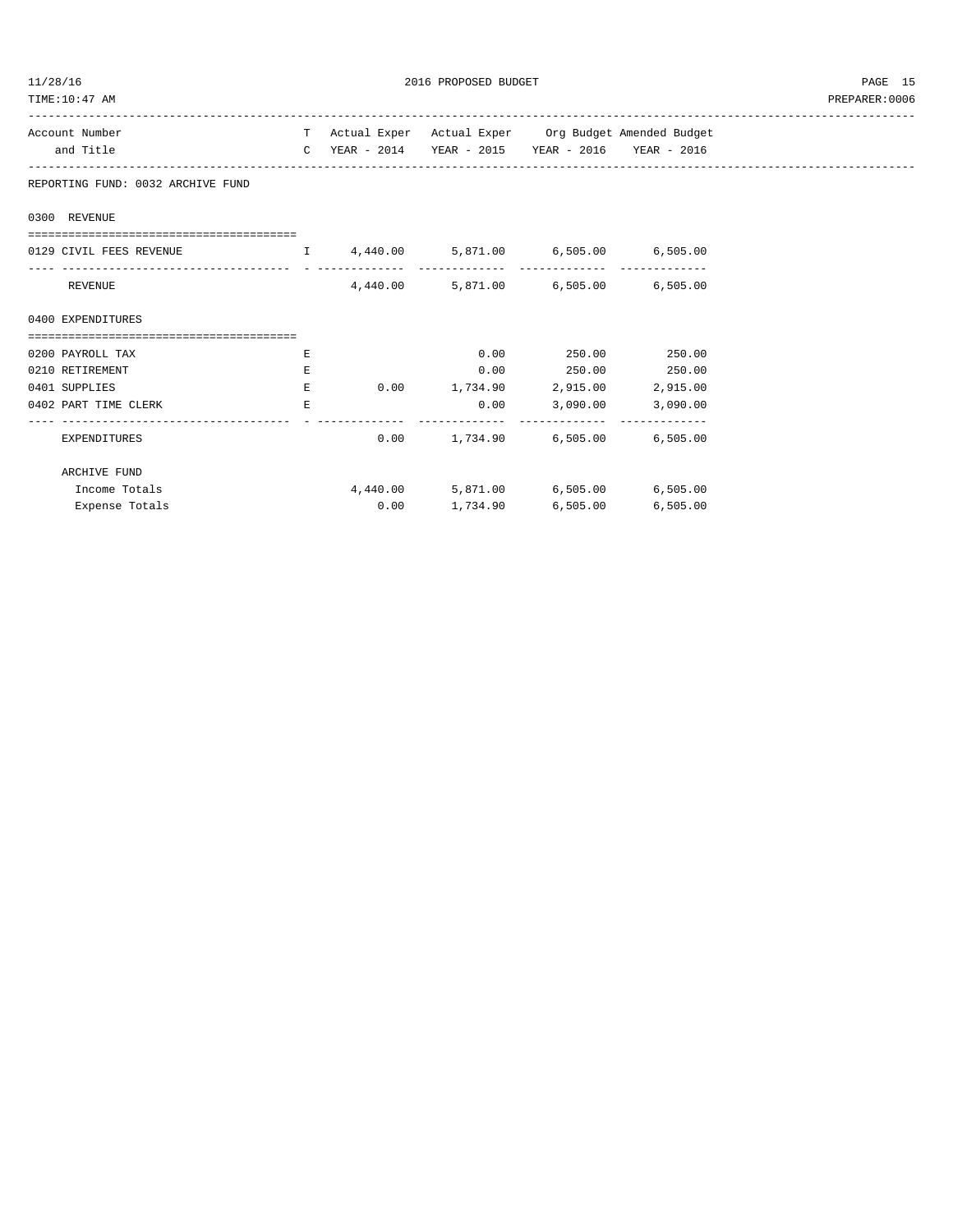| 11/28/16                                                               |              |             | 2016 PROPOSED BUDGET                                                                                                                       |      |                                                       | PAGE 16        |
|------------------------------------------------------------------------|--------------|-------------|--------------------------------------------------------------------------------------------------------------------------------------------|------|-------------------------------------------------------|----------------|
| TIME:10:47 AM                                                          |              |             |                                                                                                                                            |      |                                                       | PREPARER: 0006 |
| Account Number                                                         |              |             |                                                                                                                                            |      | T Actual Exper Actual Exper Org Budget Amended Budget |                |
| and Title                                                              |              |             | C YEAR - 2014 YEAR - 2015 YEAR - 2016 YEAR - 2016                                                                                          |      |                                                       |                |
| REPORTING FUND: 0040 COURTHOUSE SECURITY                               |              |             |                                                                                                                                            |      |                                                       |                |
| 0300 INCOME                                                            |              |             |                                                                                                                                            |      |                                                       |                |
|                                                                        |              |             |                                                                                                                                            |      |                                                       |                |
| 0129 RECORDING & FILING FEE $11,061.83$ 9,880.04 11,000.00 11,000.00   |              |             |                                                                                                                                            |      |                                                       |                |
| 0130 INTEREST CHS                                                      |              |             | $\qquad \qquad 1 \qquad \qquad 0.00 \qquad \qquad 0.00 \qquad \qquad 0.00 \qquad \qquad 0.00$                                              |      |                                                       |                |
| 0131 TEXPOOL INTEREST                                                  |              |             | $\qquad \qquad \mathbf{I} \qquad \qquad \mathbf{0.00} \qquad \qquad \mathbf{0.00} \qquad \qquad \mathbf{0.00} \qquad \qquad \mathbf{0.00}$ |      |                                                       |                |
| INCOME                                                                 |              |             | 11,061.83 9,880.04 11,000.00 11,000.00                                                                                                     |      |                                                       |                |
| 0400 EXPENSE                                                           |              |             |                                                                                                                                            |      |                                                       |                |
| 0100 DIST.BALIFF MILEAGE CHARGE<br><b>Experience of the Experience</b> |              |             | $0.00$ 210.00 124.00 124.00                                                                                                                |      |                                                       |                |
| 0200 PAYROLL TAX                                                       | E.           |             | $21.12$ $21.12$ $20.00$ $20.00$                                                                                                            |      |                                                       |                |
| 0361 COURTHOUSE SECURITY ENHANCEMENT                                   | Е            |             | $0.00$ 9,762.98 10,581.00 10,581.00                                                                                                        |      |                                                       |                |
| 0362 BALIFF CHARGES                                                    | E.           |             | $276.00$ $276.00$ $275.00$ $275.00$                                                                                                        |      |                                                       |                |
| 0363 CHS TRAINING                                                      | $E_{\rm c}$  |             | $0.00$ 0.00                                                                                                                                | 0.00 | 0.00                                                  |                |
| 0364 BANK CHARGES                                                      | $\mathbf{I}$ | $0.00$ 0.00 |                                                                                                                                            | 0.00 | 0.00                                                  |                |
| 0901 CAPITOL OUTLAY                                                    | E.           | 0.00        | 0.00                                                                                                                                       | 0.00 | 0.00                                                  |                |
| <b>EXPENSE</b>                                                         |              |             | 297.12  10,270.10  11,000.00  11,000.00                                                                                                    |      |                                                       |                |
| COURTHOUSE SECURITY                                                    |              |             |                                                                                                                                            |      |                                                       |                |
| Income Totals                                                          |              |             | 11,061.83 9,880.04 11,000.00 11,000.00                                                                                                     |      |                                                       |                |
| Expense Totals                                                         |              |             | 297.12 10,270.10 11,000.00                                                                                                                 |      | 11,000.00                                             |                |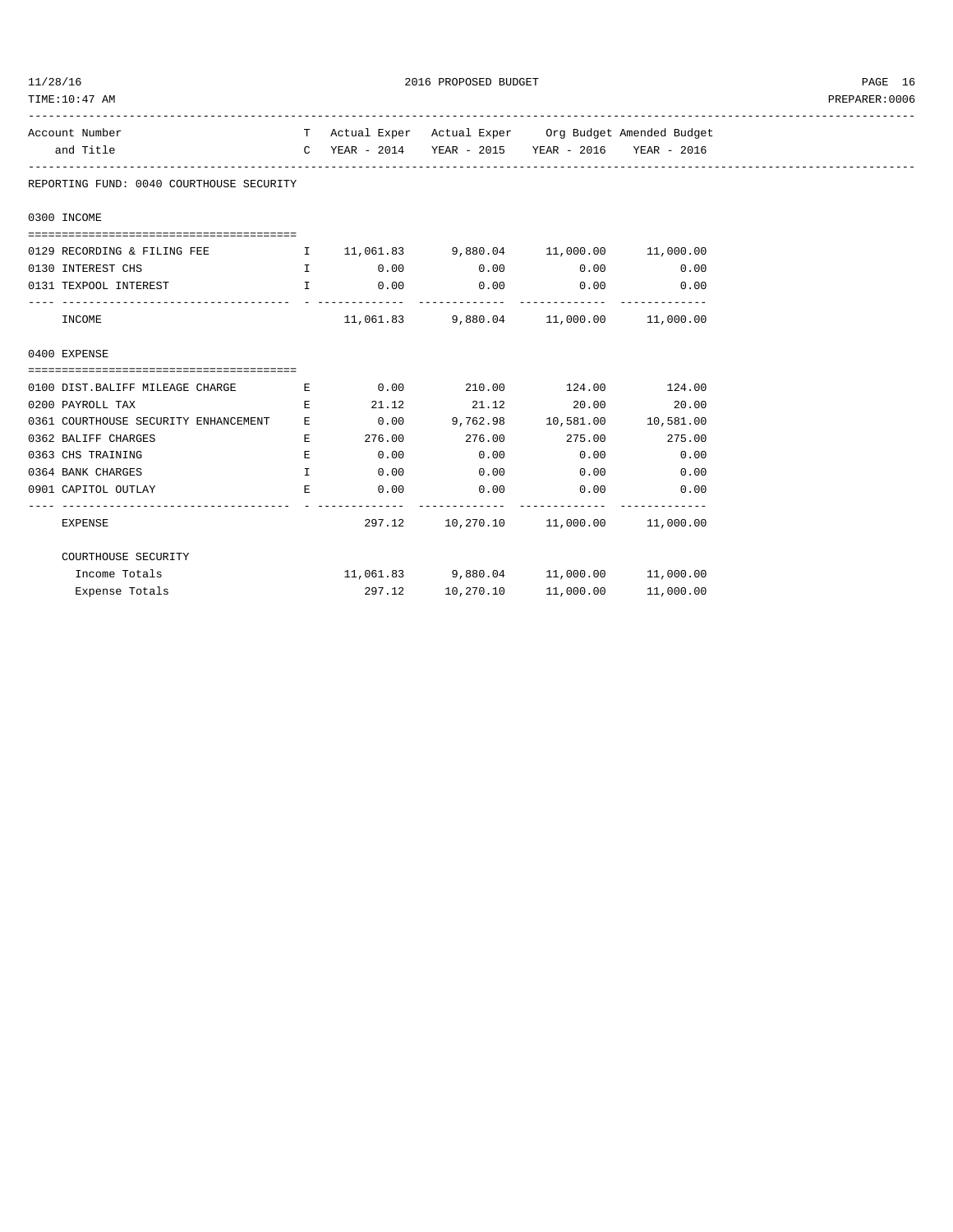| TIME:10:47 AM                                                 |    |      |                                                   |      |                                                       | PREPARER: 0006 |
|---------------------------------------------------------------|----|------|---------------------------------------------------|------|-------------------------------------------------------|----------------|
| Account Number                                                |    |      |                                                   |      | T Actual Exper Actual Exper Org Budget Amended Budget |                |
| and Title                                                     |    |      | C YEAR - 2014 YEAR - 2015 YEAR - 2016 YEAR - 2016 |      |                                                       |                |
| REPORTING FUND: 0050 JUSTICE COURT TECHNOLOGY FUND            |    |      |                                                   |      |                                                       |                |
| 0300 INCOME                                                   |    |      |                                                   |      |                                                       |                |
| 0100 FINE FEES                                                |    |      | I 10,261.88 8,948.78 10,000.00 10,000.00          |      |                                                       |                |
| 0150 GENERAL FUND USAGE $I$ 0.00 0.00 0.00 0.00               |    |      |                                                   |      | 0.00                                                  |                |
| 0151 TAKEN FROM RESERVES T 1 0.00 0.00 0.00 0,500.00 0,500.00 |    |      |                                                   |      |                                                       |                |
| INCOME                                                        |    |      | 10,261.88 8,948.78 18,500.00 18,500.00            |      |                                                       |                |
| 0400 EXPENSE                                                  |    |      |                                                   |      |                                                       |                |
| 0410 PT SALARY                                                | E  | 0.00 | 0.00                                              | 0.00 | 0.00                                                  |                |
| 0411 PAYROLL TAX                                              | E  | 0.00 | 0.00                                              | 0.00 | 0.00                                                  |                |
| 0420 POSTAGE METER<br><b>EXAMPLE 2005</b>                     |    |      | $0.00$ $0.00$ $0.00$ $0.00$ $0.00$                |      |                                                       |                |
| 0430 POSTAGE USED                                             | E  |      | $0.00$ $0.00$ $0.00$ $0.00$ $0.00$                |      |                                                       |                |
| 0450 SUPPLIES                                                 | E  |      | 2,119.54 1,434.66 2,500.00 2,500.00               |      |                                                       |                |
| 0451 EQUIPMENT                                                | E. |      | 4,939.00 4,369.70                                 |      | 5,000.00 5,000.00                                     |                |
| 0452 TICKET WRITER                                            |    |      | $E$ 3,000.00 3,000.00 4,000.00 4,000.00           |      |                                                       |                |
| 0500 EDUCATION                                                |    |      | E 6,304.78 4,746.05                               |      | 7,000.00 7,000.00                                     |                |
| <b>EXPENSE</b>                                                |    |      | 16,363.32  13,550.41  18,500.00  18,500.00        |      |                                                       |                |
| JUSTICE COURT TECHNOLOGY FUND                                 |    |      |                                                   |      |                                                       |                |
| Income Totals                                                 |    |      | 10,261.88 8,948.78 18,500.00 18,500.00            |      |                                                       |                |
| Expense Totals                                                |    |      | 16,363.32   13,550.41   18,500.00                 |      | 18,500.00                                             |                |

 $11/28/16$   $2016$  PROPOSED BUDGET  $PAGE$   $17$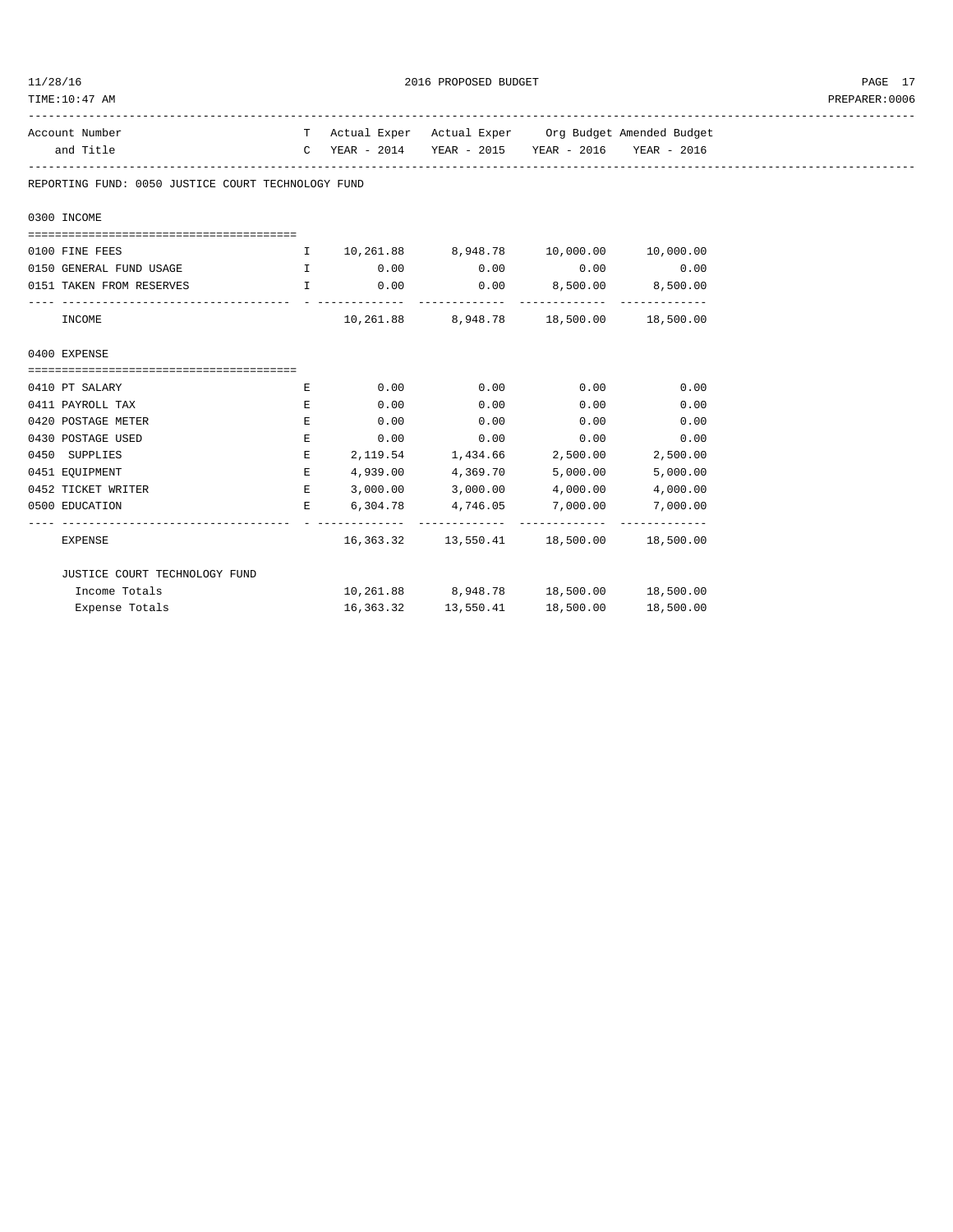| 128/7 |  |
|-------|--|
|       |  |

2016 PROPOSED BUDGET AND STRUCK STATES AND RELATIONS AND PAGE 18

| Account Number                                                    |   |          | T Actual Exper Actual Exper Org Budget Amended Budget |              |  |
|-------------------------------------------------------------------|---|----------|-------------------------------------------------------|--------------|--|
| and Title                                                         |   |          | C YEAR - 2014 YEAR - 2015 YEAR - 2016 YEAR - 2016     |              |  |
| REPORTING FUND: 0060 JAIL RESTORATION                             |   |          |                                                       |              |  |
| 0300 JAIL REPAIRS                                                 |   |          |                                                       |              |  |
|                                                                   |   |          |                                                       |              |  |
| 0101 INTEREST CKG ACCT $\qquad \qquad$ I 0.00 0.00 0.00 0.00 0.00 |   |          |                                                       |              |  |
| 0110 FUNDS DEDICATED T 3,000.00 3,000.00 0.00 0.00                |   |          |                                                       |              |  |
| JAIL REPAIRS                                                      |   |          | $3.000.00$ $3.000.00$ $0.00$ $0.00$                   |              |  |
| 0400 JAIL REPAIRS                                                 |   |          |                                                       |              |  |
|                                                                   |   |          |                                                       |              |  |
| 0101 BANK CHARGES                                                 | E |          | $0.00$ $0.00$ $0.00$ $0.00$ $0.00$                    |              |  |
| 0102 REPAIRS                                                      |   |          | E 0.00 0.00 0.00 0.00 0.00                            |              |  |
| 0103 AIRTIME COP SINC                                             |   |          | $E$ 2,317.07 3,000.74 0.00 0.00                       |              |  |
| <b>JAIL REPAIRS</b>                                               |   |          | 2,317.07 3,000.74 0.00 0.00                           |              |  |
| <b>JAIL RESTORATION</b>                                           |   |          |                                                       |              |  |
| Income Totals                                                     |   |          | $3,000.00$ $3,000.00$ $0.00$ $0.00$ $0.00$            |              |  |
| Expense Totals                                                    |   | 2,317.07 | 3,000.74                                              | 0.00<br>0.00 |  |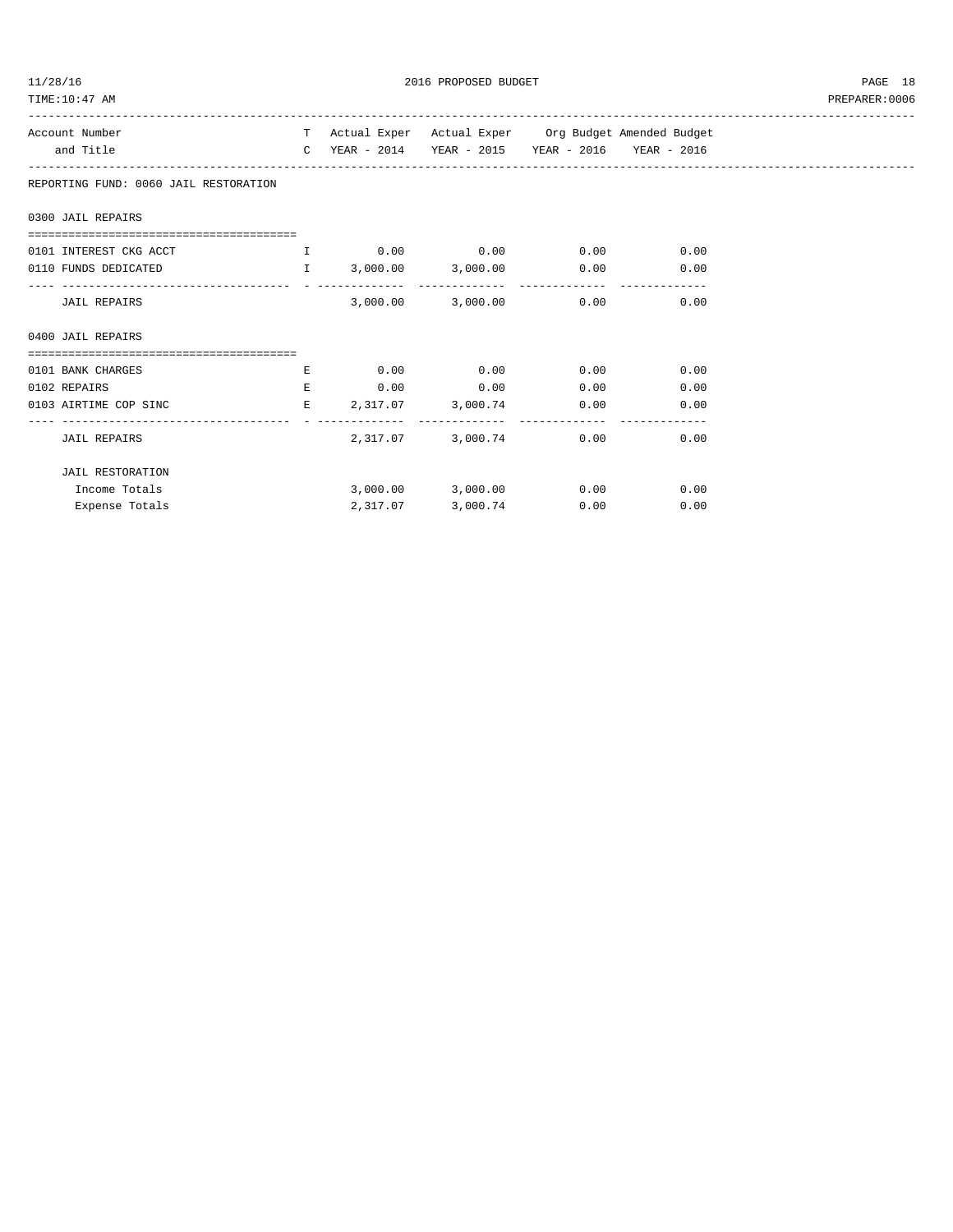| 11/28/16 |  |
|----------|--|
|          |  |

2016 PROPOSED BUDGET PAGE 19

| Account Number                                             |        |                                                   | T Actual Exper Actual Exper Org Budget Amended Budget |
|------------------------------------------------------------|--------|---------------------------------------------------|-------------------------------------------------------|
| and Title                                                  |        | C YEAR - 2014 YEAR - 2015 YEAR - 2016 YEAR - 2016 |                                                       |
| REPORTING FUND: 0061 PEACE OFFICER TRAINING                |        |                                                   |                                                       |
| 0300 TRAINING INCOME                                       |        |                                                   |                                                       |
| 0100 PEACE OFFICER REVENUE T 399.17 0.00 1,163.00 1,163.00 |        |                                                   |                                                       |
| 0101 COMMISSARY INTEREST THE T                             | 2.12   | $0.00$ $0.00$ $0.00$                              |                                                       |
| TRAINING INCOME                                            |        | 401.29   0.00   1,163.00   1,163.00               |                                                       |
| 0400 TRAINING EXPENSE                                      |        |                                                   |                                                       |
|                                                            |        |                                                   |                                                       |
| 0100 SHERIFF COMMISSARY EXPENSE B E 398.40                 |        |                                                   |                                                       |
| TRAINING EXPENSE                                           | 398.40 | $0.00$ $0.00$ $0.00$                              |                                                       |
| PEACE OFFICER TRAINING                                     |        |                                                   |                                                       |
| Income Totals                                              | 401.29 | $0.00$ 1,163.00 1,163.00                          |                                                       |
| Expense Totals                                             | 398.40 | $0.00$ $0.00$ $0.00$                              |                                                       |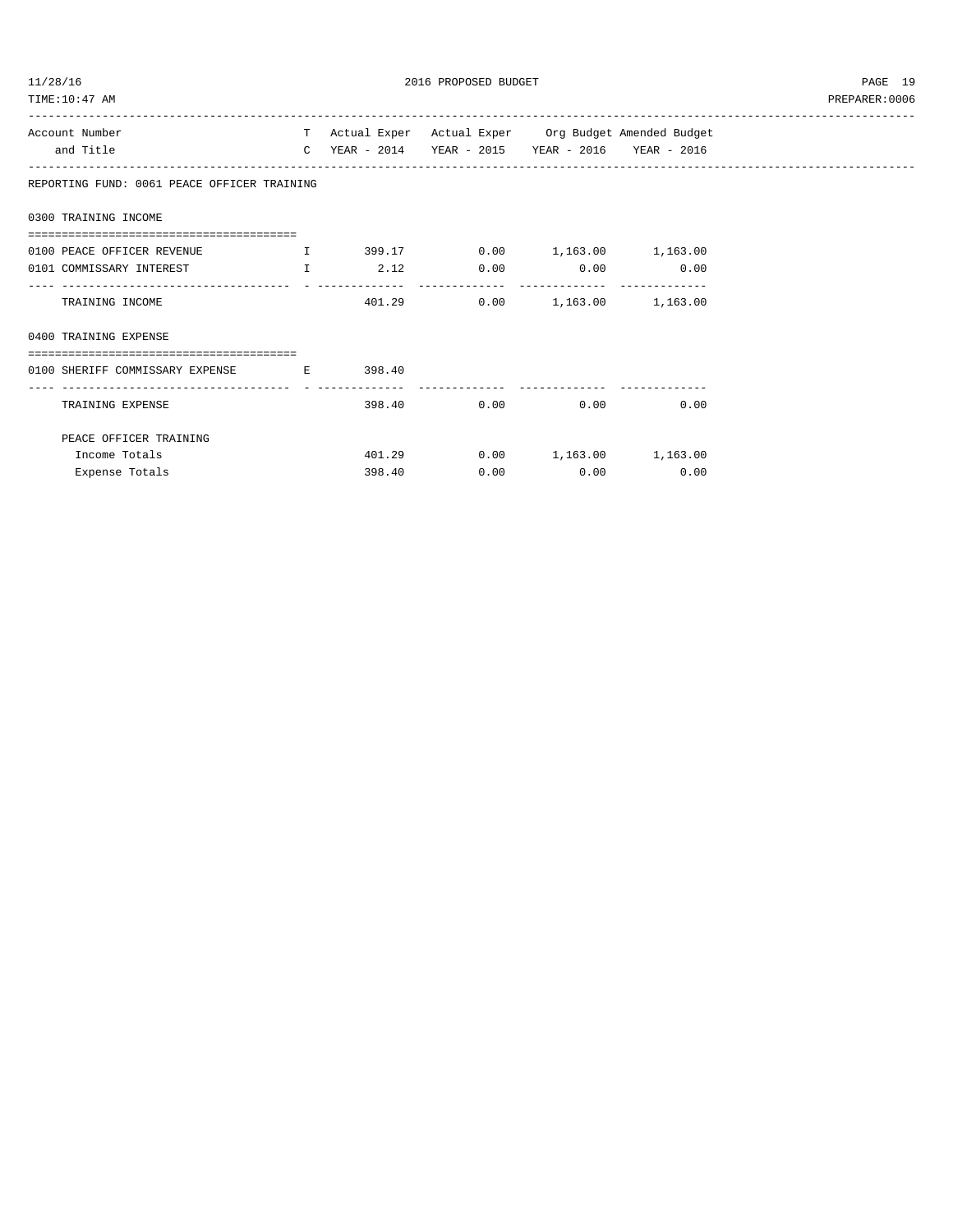| 11/28/16 |  |
|----------|--|
|          |  |

2016 PROPOSED BUDGET AND STRUCK AND THE PAGE 20

| TIME: 10:47 AM                                                                                                                                          |  |                                                       |      |                                                 | PREPARER: 0006 |
|---------------------------------------------------------------------------------------------------------------------------------------------------------|--|-------------------------------------------------------|------|-------------------------------------------------|----------------|
| Account Number                                                                                                                                          |  | T Actual Exper Actual Exper Org Budget Amended Budget |      |                                                 |                |
| and Title                                                                                                                                               |  | C YEAR - 2014 YEAR - 2015 YEAR - 2016 YEAR - 2016     |      |                                                 |                |
| REPORTING FUND: 0070 TXDOT ROAD GRANT                                                                                                                   |  |                                                       |      |                                                 |                |
| 0300 TXDOT ROAD GRANT REBENUE                                                                                                                           |  |                                                       |      |                                                 |                |
| =====================================<br>0129 REVENUE FROM TXDOT TO RESOLUTION TO A LOCAL ASSAULT A LOCAL SERVENUE FROM TXDOT TO A LOCAL SERVENUE ORDER |  |                                                       |      |                                                 |                |
| 0130 COUNTY MATCHING FUNDS 1 0.00 0.00 0.00 0.00 0.00                                                                                                   |  |                                                       |      |                                                 |                |
| TXDOT ROAD GRANT REBENUE $62,985.56$ $47,796.05$ 0.00 0.00                                                                                              |  |                                                       |      |                                                 |                |
| 0400 TXDOT ROAD GRANT EXPENSE                                                                                                                           |  |                                                       |      |                                                 |                |
|                                                                                                                                                         |  |                                                       |      |                                                 |                |
| 0400 ROADWAY EXPENSES E 78,731.96 57,365.08 0.00 0.00                                                                                                   |  |                                                       |      |                                                 |                |
| $E = 5,000.00$ 0.00 0.00 0.00<br>0401 LEGAL EXPENSES                                                                                                    |  |                                                       |      | $\begin{array}{ccc} & & 0 \\ & & 0 \end{array}$ |                |
| TXDOT ROAD GRANT EXPENSE                                                                                                                                |  | $83.731.96$ $57.365.08$ 0.00 0.00                     |      |                                                 |                |
| TXDOT ROAD GRANT                                                                                                                                        |  |                                                       |      |                                                 |                |
| Income Totals                                                                                                                                           |  | 62,985.56 47,796.05                                   |      | $0.00$ 0.00                                     |                |
| Expense Totals                                                                                                                                          |  | 83,731.96 57,365.08                                   | 0.00 | 0.00                                            |                |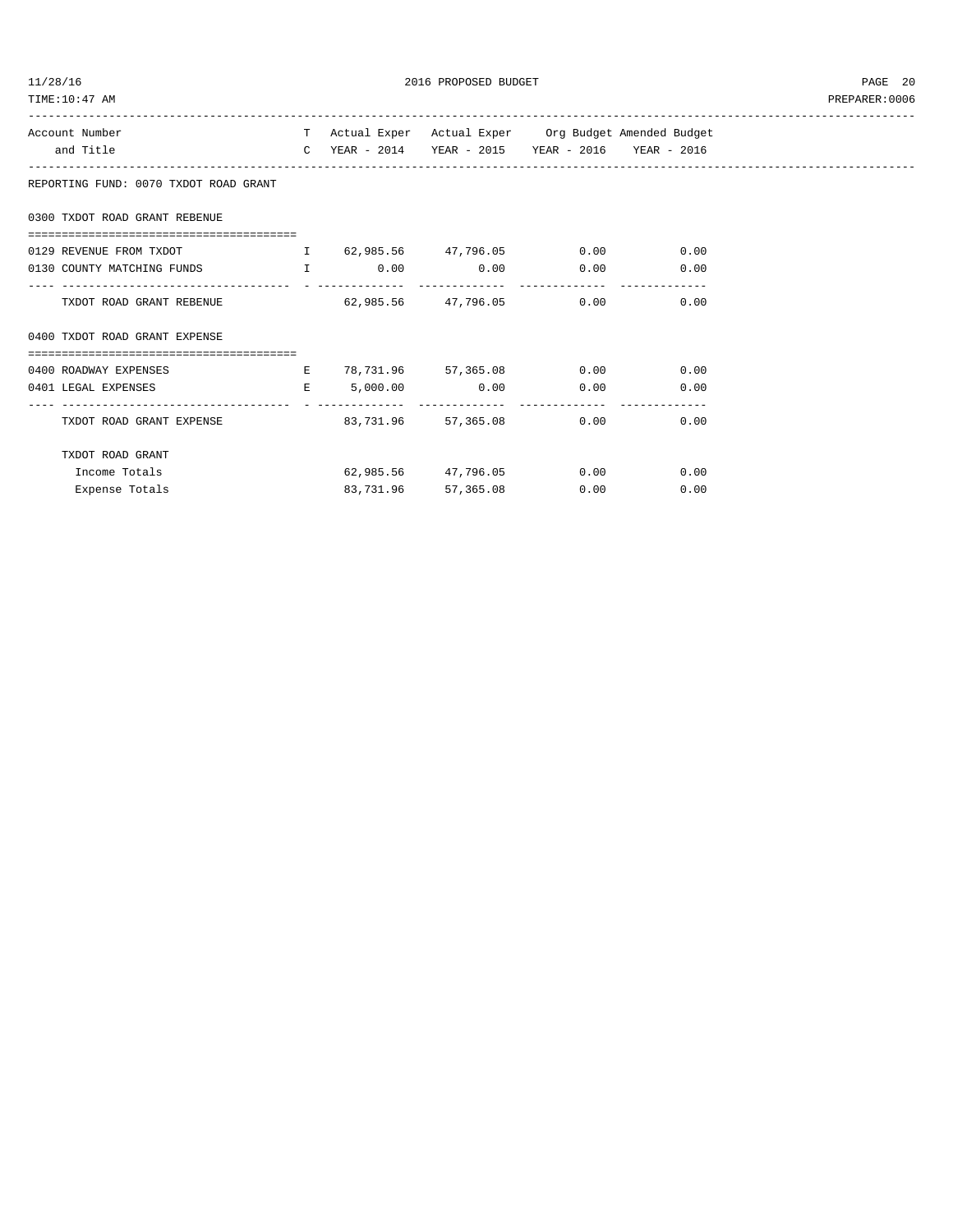| /28/1 |  |
|-------|--|
|       |  |

| 11/28/16<br>TIME:10:47 AM                                                                               |      | 2016 PROPOSED BUDGET                                  |                             |      | PAGE 21<br>PREPARER:0006 |
|---------------------------------------------------------------------------------------------------------|------|-------------------------------------------------------|-----------------------------|------|--------------------------|
| Account Number                                                                                          |      | T Actual Exper Actual Exper Org Budget Amended Budget |                             |      |                          |
| and Title                                                                                               |      | C YEAR - 2014 YEAR - 2015 YEAR - 2016 YEAR - 2016     |                             |      |                          |
| REPORTING FUND: 0080 TASK FORCE INDIGENT DEFENSE                                                        |      |                                                       |                             |      |                          |
| 0300 TASK FORCE INCOME                                                                                  |      |                                                       |                             |      |                          |
| ======================================<br>0100 TASK FORCE INCOME THE S, 991.00 6, 183.00 0.00 0.00 0.00 |      |                                                       |                             |      |                          |
| TASK FORCE INCOME                                                                                       |      | 5,991.00 6,183.00 0.00 0.00                           |                             |      |                          |
| 0400 TASK FORCE EXPENSE<br>--------------------------------------                                       |      |                                                       |                             |      |                          |
| 0100 TASK FORCE EXPENSE $\qquad \qquad$ E 0.00 0.00 0.00 0.00 0.00                                      |      |                                                       |                             |      |                          |
| 0740 TASK FORCE EQUIPMENT THE RESERVE BLOOM                                                             |      |                                                       | $0.00$ 0.00                 | 0.00 |                          |
| 0741 TASK FORCE SPECIAL SUPPORT B 6.00 0.00 0.00 0.00 0.00 0.00                                         |      |                                                       |                             |      |                          |
| TASK FORCE EXPENSE                                                                                      |      | 0.00                                                  | $0.00$ $0.00$ $0.00$ $0.00$ |      |                          |
| TASK FORCE INDIGENT DEFENSE                                                                             |      |                                                       |                             |      |                          |
| Income Totals                                                                                           |      | 5,991.00 6,183.00 0.00 0.00                           |                             |      |                          |
| Expense Totals                                                                                          | 0.00 | 0.00                                                  | 0.00                        | 0.00 |                          |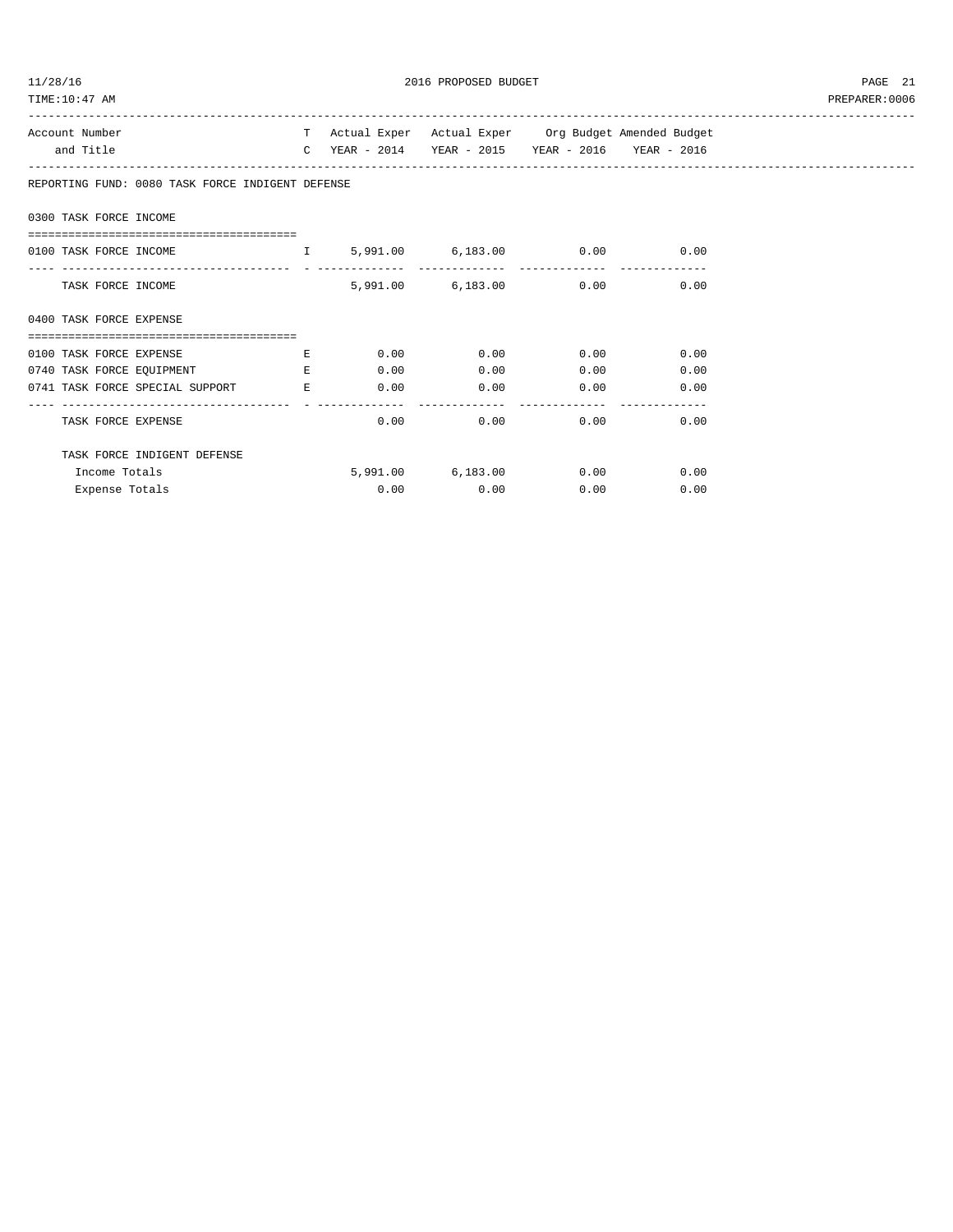| 1/28/16 |  |
|---------|--|
|         |  |

2016 PROPOSED BUDGET AND STREEP 22

| Account Number                                                |           | T Actual Exper Actual Exper Org Budget Amended Budget |              |              |
|---------------------------------------------------------------|-----------|-------------------------------------------------------|--------------|--------------|
| and Title                                                     |           | C YEAR - 2014 YEAR - 2015 YEAR - 2016 YEAR - 2016     |              |              |
| REPORTING FUND: 0090 CAPITAL OUTLAY FUND                      |           |                                                       |              |              |
| 0300 CAPITAL OUTLAY INCOME                                    |           |                                                       |              |              |
|                                                               |           |                                                       |              |              |
| 0100 FEE RECEIPTS 6.00 LOCUIT 1 2000 0.00 0.00 0.00 0.00 0.00 |           |                                                       |              |              |
| 0101 SALE RECEIPTS 12,430.00                                  |           | 0.00                                                  |              | 0.00<br>0.00 |
| 0102 TRANSFERED FROM GENERAL I 1 0.00                         |           | 0.00                                                  |              | 0.00<br>0.00 |
| 0103 TRANSFERED FROM ROAD & BRIDGE I                          | 0.00      | 0.00                                                  | 0.00         | 0.00         |
|                                                               |           |                                                       |              |              |
|                                                               |           |                                                       |              |              |
| 0400 EXPENSE                                                  |           |                                                       |              |              |
| ,,,,,,,,,,,,,,,,,,,,,,,,,,,,,,,,,,,,,,                        |           |                                                       |              |              |
| $E = 37,006.90$ 0.00 0.00<br>0410 CAPITAL OUTLAY              |           |                                                       |              | 0.00         |
| EXPENSE                                                       | 37,006.90 |                                                       | 0.00<br>0.00 | 0.00         |
| CAPITAL OUTLAY FUND                                           |           |                                                       |              |              |
| Income Totals                                                 |           | $12,430.00$ $0.00$ $0.00$ $0.00$ $0.00$               |              |              |
| Expense Totals                                                | 37,006.90 | 0.00                                                  | 0.00         | 0.00         |